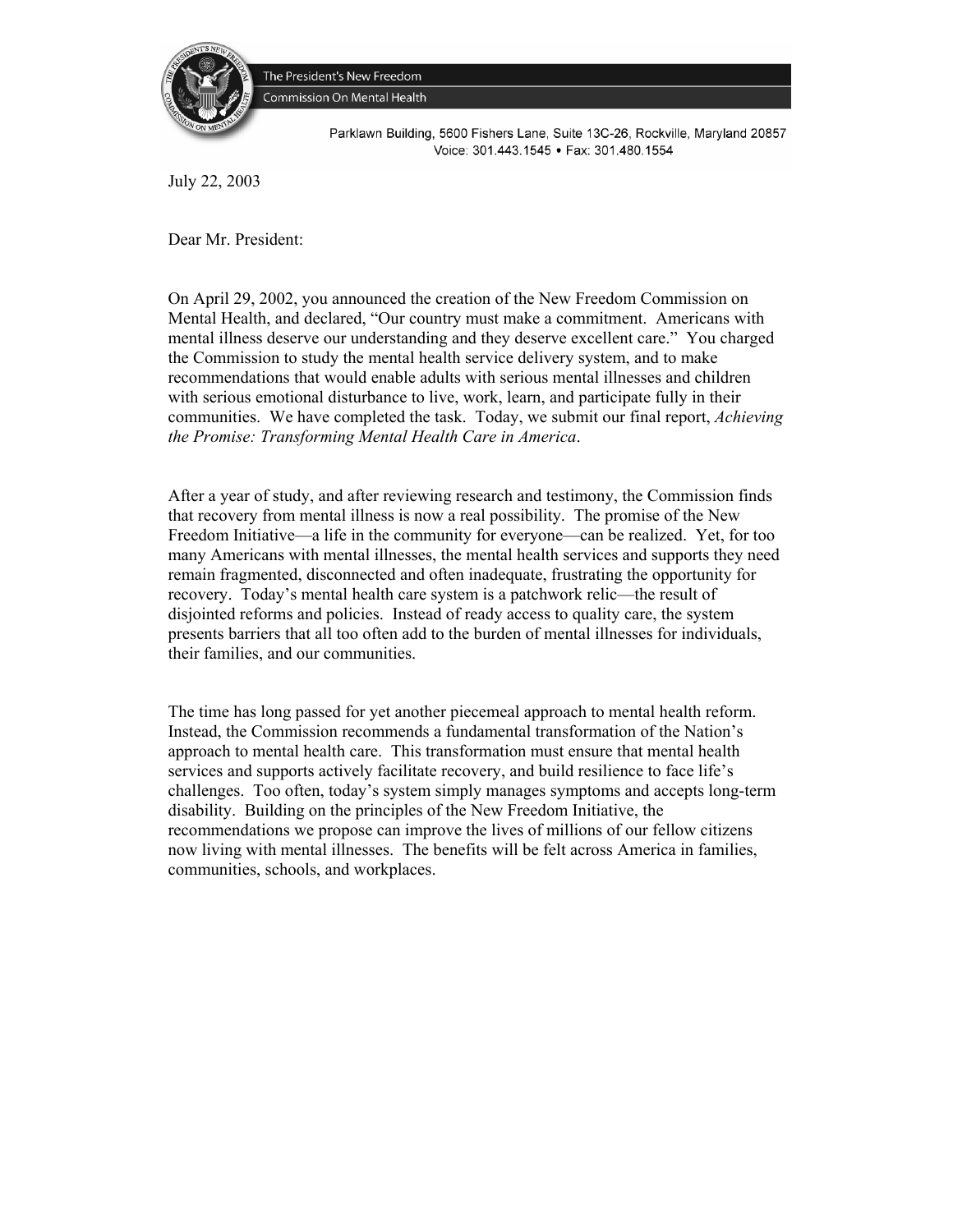The members of the Commission are gratified by your invitation to serve, are inspired by the innovative programs across America that we learned about, and are impressed by the readiness for change that we find in the mental health community. We look forward to the work ahead to make recovery from mental illness the expected outcome from a transformed system of care.

2

Sincerely,

 $K_{\text{tot}}$ 

Michael F. Hogan, Ph.D. Chairman, President's New Freedom Commission on Mental Health

The Commission members:

Jane Adams, Ph.D. Rodolfo Arrendondo, Jr., Ed.D. Patricia Carlile Charles G. Curie, M.A., A.C.S.W. Daniel B. Fisher, M.D., Ph.D. Anil G. Godbole, M.D. Henry T. Harbin, M.D. Larke N. Huang, Ph.D. Thomas R. Insel, M.D. Norwood W. Knight-Richardson, M.D., M.B.A. The Honorable Ginger Lerner-Wren Stephen W. Mayberg, Ph.D. Frances M. Murphy, M.D., M.P.H. Robert H. Pasternak, Ph.D. Robert N. Postlethwait, M.B.A. Waltraud E. Prechter, B.A.Ed. Dennis G. Smith Chris Spear, B.A., M.P.A. Nancy C. Speck, Ph.D. The Honorable Randolph J. Townsend, M.Ed. Deanna F. Yates, Ph.D.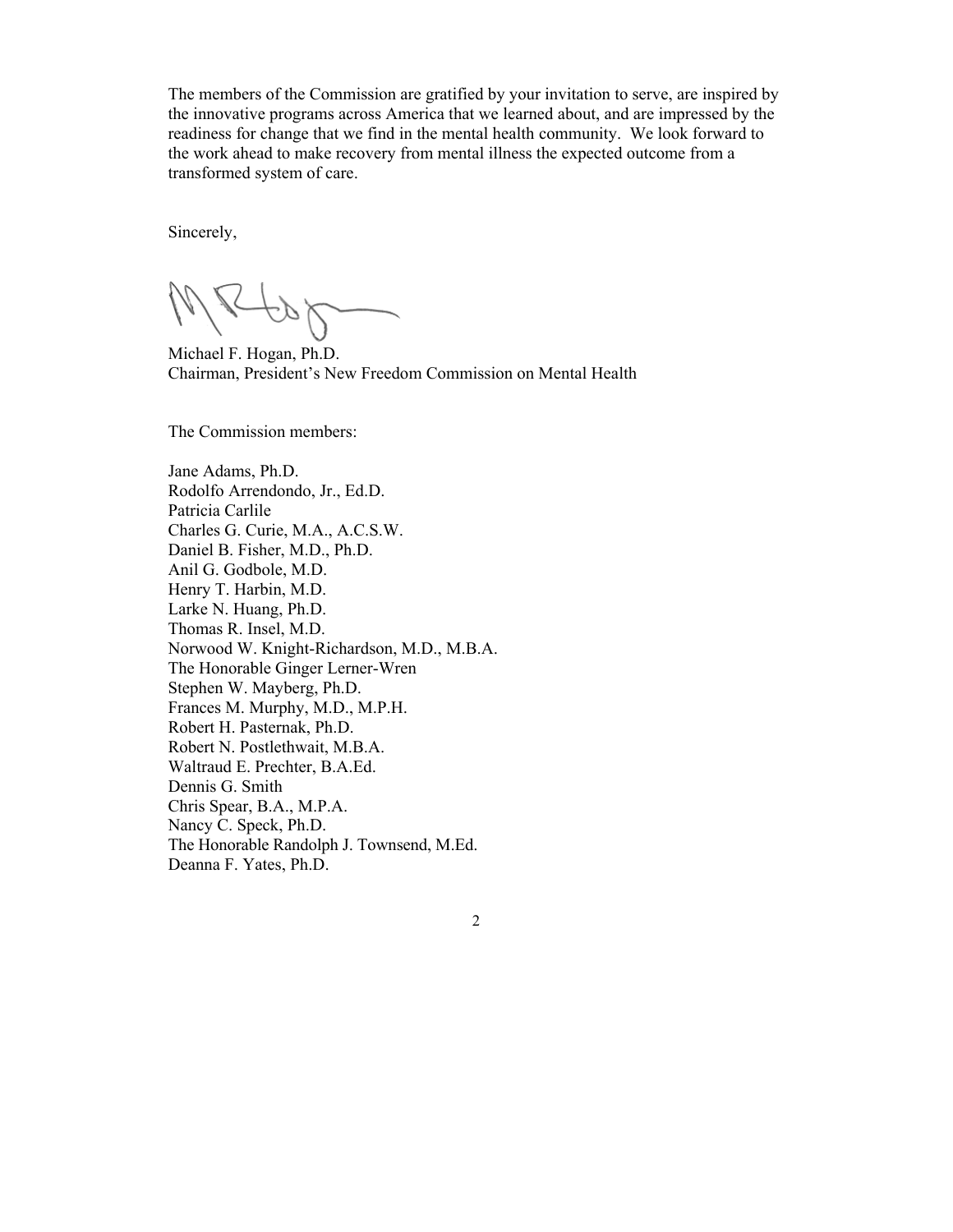# **Roster of Commissioners**

#### **Michael F. Hogan, Ph.D.**

*Chair* 

Director, Ohio Department of Mental Health 30 East Broad Street, 8th Floor Columbus, Ohio 43215-3430

## **Jane Adams, Ph.D.**

Executive Director Keys for Networking, Inc. 1301 South Topeka Boulevard Topeka, Kansas 66612

## **Rodolfo Arredondo, Jr., Ed.D.**

Professor of Neuropsychiatry Department of Neuropsychiatry Southwest Institute for Addictive Diseases Texas Tech University Health Sciences Center 3601 Fourth Street Lubbock, Texas 79430

#### **Patricia Carlile**

Deputy Assistant Secretary, Special Needs Programs U.S. Department of Housing and Urban Development Robert C. Weaver Federal Building 451 Seventh Street, S.W. Washington, DC 20410

## **Charles G. Curie, M.A., A.C.S.W.**

Administrator Substance Abuse and Mental Health Services Administration 5600 Fishers Lane, Room 12-105 Rockville, Maryland 20857

#### **Daniel B. Fisher, M.D., Ph.D.**

Co-Director National Empowerment Center 599 Canal Street Lawrence, Massachusetts 01840

## **Anil G. Godbole, M.D.**

Chairman Advocate Illinois Masonic Medical Center Advocate Health Care 836 West Wellington, Suite 7318 Chicago, Illinois 60657

## **Henry T. Harbin, M.D.**

Chairman of the Board Magellan Health Services 6950 Columbia Gateway Drive Columbia, Maryland 21046

## **Larke N. Huang, Ph.D.**

Director of Research Center for Child Health and Mental Health Policy Georgetown University 3307 M Street, N.W., Suite 401 Washington, DC 20007

## **Thomas R. Insel, M.D.**

Director National Institutes of Mental Health National Institutes of Health 6001 Executive Boulevard, Room 8235 Bethesda, Maryland 20892-9669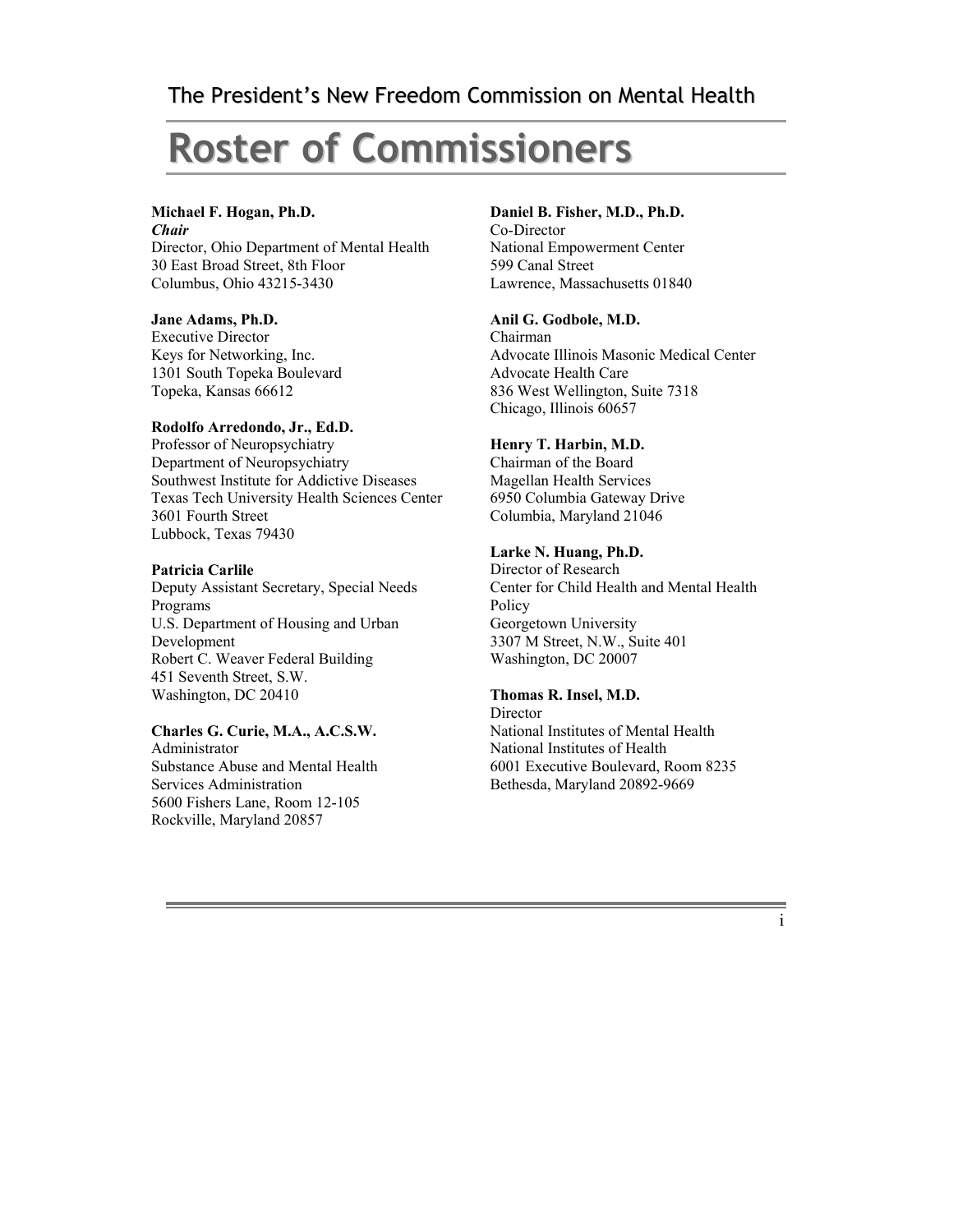## **Norwood W. Knight-Richardson, M.D., M.B.A.**

CEO, Richardson Group Associate Professor Oregon Health and Sciences University 11565 N.W. McDaniel Rd. Portland Oregon 97229

#### **The Honorable Ginger Lerner-Wren**

Seventeenth Judicial Circuit Broward County, Florida Broward County Courthouse 201 Southeast 6th Street Fort Lauderdale, Florida 33301

#### **Stephen W. Mayberg, Ph.D.**

Director California Department of Mental Health 1600 Ninth Street, Room 151 Sacramento, California 95814

#### **Frances M. Murphy, M.D., M.P.H.**

Deputy Under Secretary for Health Policy Coordination Department of Veterans Affairs 810 Vermont Avenue, N.W., Suite 10H Washington, DC 20420

#### **Robert H. Pasternack, Ph.D.**

Assistant Secretary for Special Education and Rehabilitative Services U.S. Department of Education 330 C Street, S.W. Washington, DC 20202

## **Robert N. Postlethwait, M.B.A.**

Consultant 7274 Hunt Club Lane Zionsville, Indiana 46077

# **Waltraud E. Prechter, B.A. Ed.**

Chairman Heinz C. Prechter Fund for Manic Depression One Heritage Place, Suite 400 Southgate, Michigan 48195

#### **Dennis G. Smith**

**Director** Center for Medicaid and State Operations Center for Medicare and Medicaid Services 200 Independence Avenue, S.W. Room 301H Washington, D.C. 20201

#### **Chris Spear, B.A., M.P.A.**

Assistant Secretary of Labor for Policy U.S. Department of Labor 200 Constitution Avenue, N.W. Washington, DC 20210

#### **Nancy C. Speck, Ph.D.**

Telehealth Consultant University of Texas Medical Branch, Galveston 3316 Huntington Circle Nacogdoches, Texas 75965

#### **The Honorable Randolph J. Townsend, M.Ed.**

Nevada Senate 695 Sierra Rose Drive Reno, Nevada 89511

#### **Deanna F. Yates, Ph.D.**

Psychologist 14815 San Pedro Avenue San Antonio, Texas 78232

# **Executive Staff**

## **Claire Heffernan, J.D.**

Executive Director New Freedom Commission on Mental Health 5600 Fishers Lane, Room 13C-26 Rockville, Maryland 20857

# **H. Stanley Eichenauer, M.S.W., A.C.S.W.**

Deputy Executive Director New Freedom Commission on Mental Health 5600 Fishers Lane, Room 13C-26 Rockville, Maryland 20857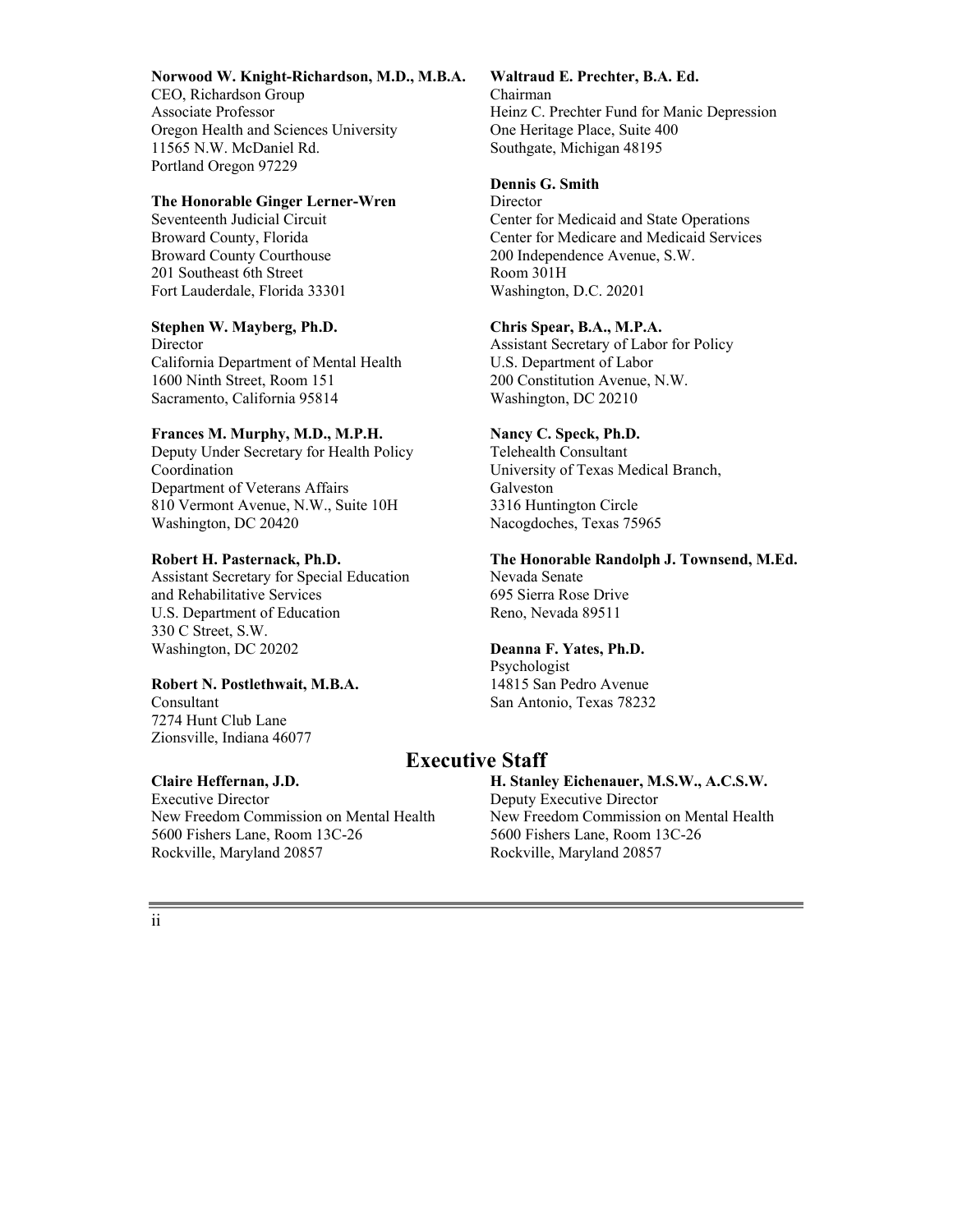# **Executive Summary**

| <b>VISION STATEMENT</b> | We envision a future when everyone with a mental<br>illness will recover, a future when mental illnesses<br>can be prevented or cured, a future when mental<br>illnesses are detected early, and a future when<br>everyone with a mental illness at any stage of life<br>has access to effective treatment and supports –<br>essentials for living, working, learning, and<br>participating fully in the community. |
|-------------------------|---------------------------------------------------------------------------------------------------------------------------------------------------------------------------------------------------------------------------------------------------------------------------------------------------------------------------------------------------------------------------------------------------------------------|
|-------------------------|---------------------------------------------------------------------------------------------------------------------------------------------------------------------------------------------------------------------------------------------------------------------------------------------------------------------------------------------------------------------------------------------------------------------|

n February 2001, President George W. Bush announced his New Freedom Initiative to promote increased access to educational and employment opportunities for people with disabilities. The Initiative also promotes increased access to assistive and universally designed technologies and full access to community life. Not since the Americans with Disabilities Act (ADA) — the landmark legislation providing protections against discrimination — and the Supreme Court's *Olmstead v. L.C.*  n February 2001, President George W. Bush announced his New Freedom Initiative<br>to promote increased access to educational and employment opportunities for<br>people with disabilities. The Initiative also promotes increased ac such promise and opportunity for full community participation for all people with disabilities, including those with psychiatric disabilities.

On April 29, 2002, the President identified three obstacles preventing Americans with mental illnesses from getting the excellent care they deserve:

- Stigma that surrounds mental illnesses,
- Unfair treatment limitations and financial requirements placed on mental health benefits in private health insurance, and
- The fragmented mental health service delivery system.

The President's New Freedom Commission on Mental Health (called *the Commission* in this report) is a key component of the New Freedom Initiative. The President launched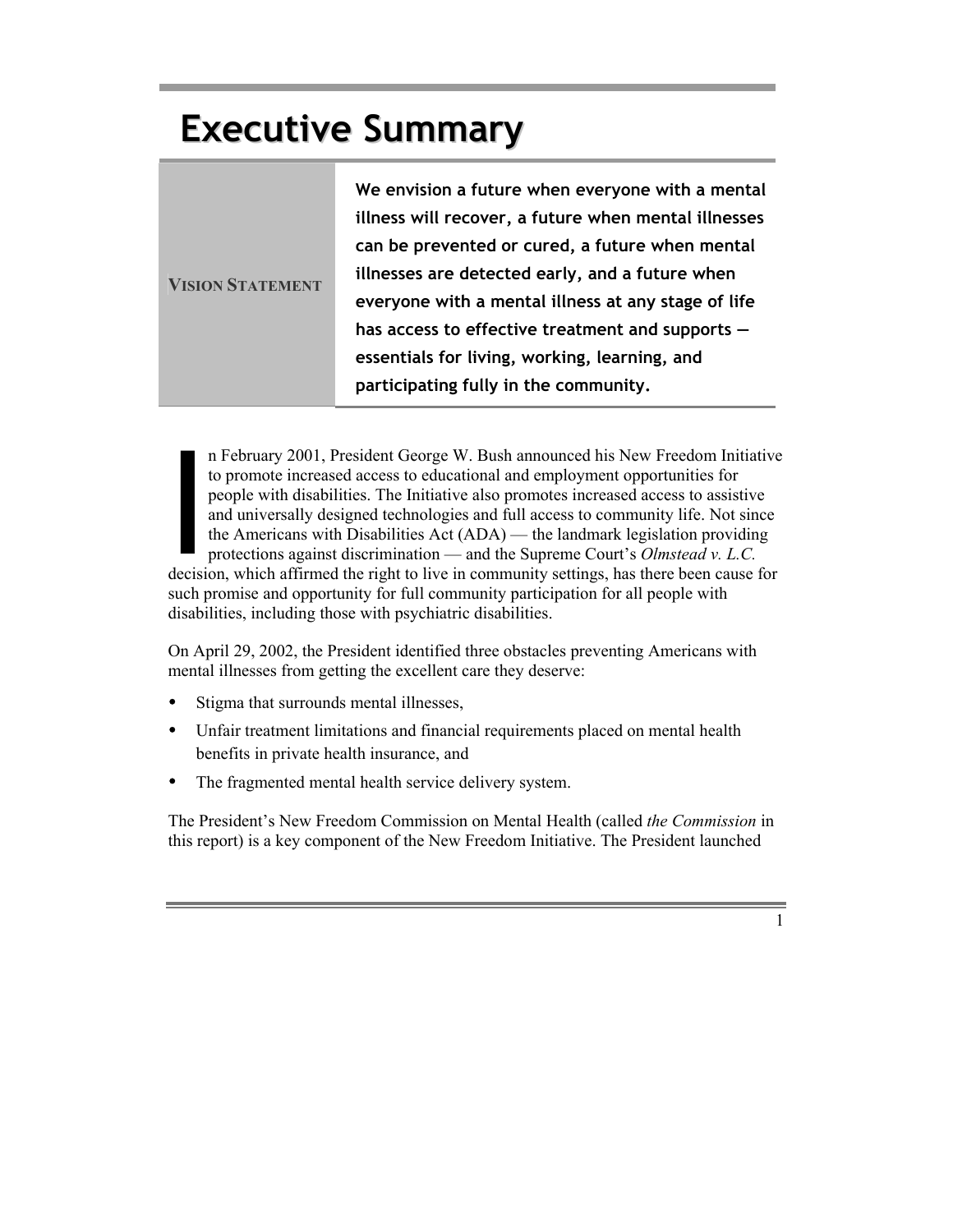the Commission to address the problems in the current mental health service delivery system that allow Americans to fall through the system's cracks.

In his charge to the Commission, the President directed its members to study the problems and gaps in the mental health system and make concrete recommendations for immediate improvements that the Federal government, State governments, local agencies, as well as public and private health care providers, can implement. Executive Order 13263 detailed the instructions to the Commission. (*See the Appendix*.)

The Commission's findings confirm that there are unmet needs and that many barriers impede care for people with mental illnesses. Mental illnesses are shockingly common; they affect almost every American family. It can happen to a child,<sup>a</sup> a brother, a grandparent, or a co-worker. It can happen to someone from any background — African American, Alaska Native, Asian American, Hispanic American, Native American, Pacific Islander, or White American. It can occur at any stage of life, from childhood to old age. No community is unaffected by mental illnesses; no school or workplace is untouched.

In any given year, about 5% to 7% of adults have a serious mental illness, according to several nationally representative studies.<sup>1-3</sup> A similar percentage of children — about 5% to 9% — have a serious emotional disturbance. These figures mean that millions of adults and children are disabled by mental illnesses every year.<sup>1; 4</sup>

President Bush said,

"… Americans must understand and send this message: mental disability is not a scandal — it is an illness. And like physical illness, it is treatable, especially when the treatment comes early."

Over the years, science has broadened our knowledge about mental health and illnesses, showing the potential to improve the way in which mental health care is provided. The U.S. Department of Health and Human Services (HHS) released *Mental Health: A Report*  of the Surgeon General,<sup>5</sup> which reviewed scientific advances in our understanding of mental health and mental illnesses. However, despite substantial investments that have

1

<sup>a</sup> In this *Final Report*, whenever *child* or *children* is used, it is understood that parents or guardians should be included in the process of making choices and decisions for minor children. This allows the family to provide support and guidance when developing relationships with mental health professionals, community resource representatives, teachers, and anyone else the individual or family invites. This same support and guidance can also include family members for individuals older than 18 years of age.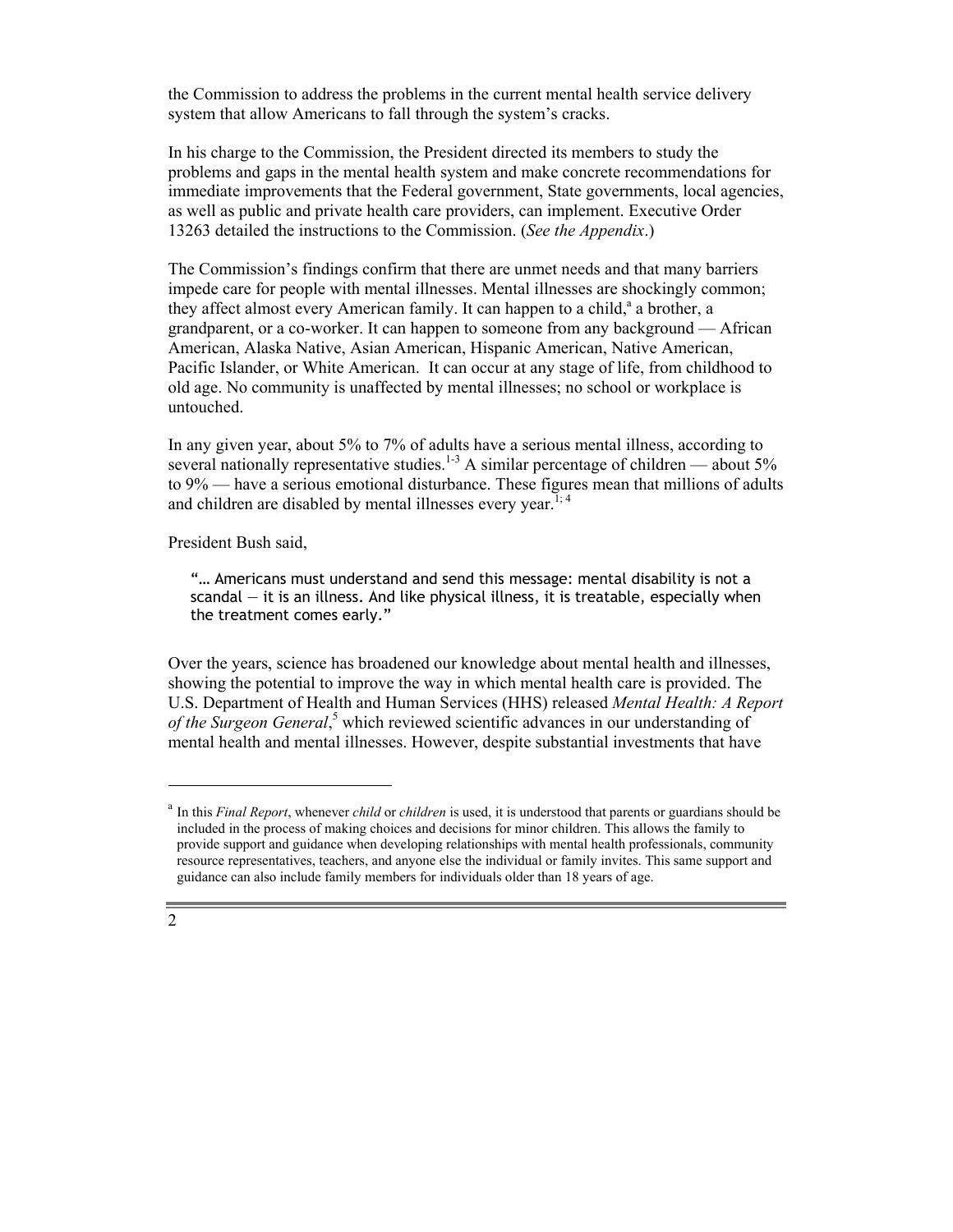enormously increased the scientific knowledge base and have led to developing many effective treatments, many Americans are not benefiting from these investments.<sup>6; 7</sup>

Far too often, treatments and services that are based on rigorous clinical research languish for years rather than being used effectively at the earliest opportunity. For instance, according to the Institute of Medicine (IOM) report, *Crossing the Quality Chasm: A New Health System for the 21st Century*, the lag between discovering effective forms of treatment and incorporating them into routine patient care is unnecessarily long, lasting about 15 to 20 years. $8<sup>8</sup>$ 

In its report, the Institute of Medicine described a strategy to improve the quality of health care during the coming decade, including priority areas for refinement.<sup>9</sup> These documents, along with other recent publications and research findings, provide insight into the importance of mental heath, particularly as it relates to overall health.

#### In this *Final Report* …

l

*Adults with a serious mental illness* are persons age 18 and over, who currently or at any time during the past year, have had a diagnosable mental, behavioral, or emotional disorder of sufficient duration to meet diagnostic criteria specified within DSM-III-R *(Diagnostic and Statistical Manual for Mental Disorders*) 10, that has resulted in functional impairment<sup>b</sup> which substantially interferes with or limits one or more major life activities.

**A serious emotional disturbance** is defined as a mental, behavioral, or emotional disorder of sufficient duration to meet diagnostic criteria specified in the DSM-III-R that results in functional impairment that substantially interferes with or limits one or more major life activities in an individual up to 18 years of age. Examples of functional impairment that adversely affect educational performance include an inability to learn that cannot be explained by intellectual, sensory, or health factors; an inability to build or maintain satisfactory interpersonal relationships with peers and teachers; inappropriate types of behavior or feelings under normal circumstances; a general pervasive mood of unhappiness or depression; or a tendency to develop physical symptoms or fears associated with personal or school problems.<sup>11</sup>

<sup>b</sup> *Functional impairment* is defined as difficulties that substantially interfere with or limit role functioning in one or more major life activities, including basic daily living skills (e.g., eating, bathing, dressing); instrumental living skills (e.g., maintaining a household, managing money, getting around the community, taking prescribed medication); and functioning in social, family, and vocational/educational contexts (Section 1912 (c) of the Public Health Services Act, as amended by Public Law 102-321).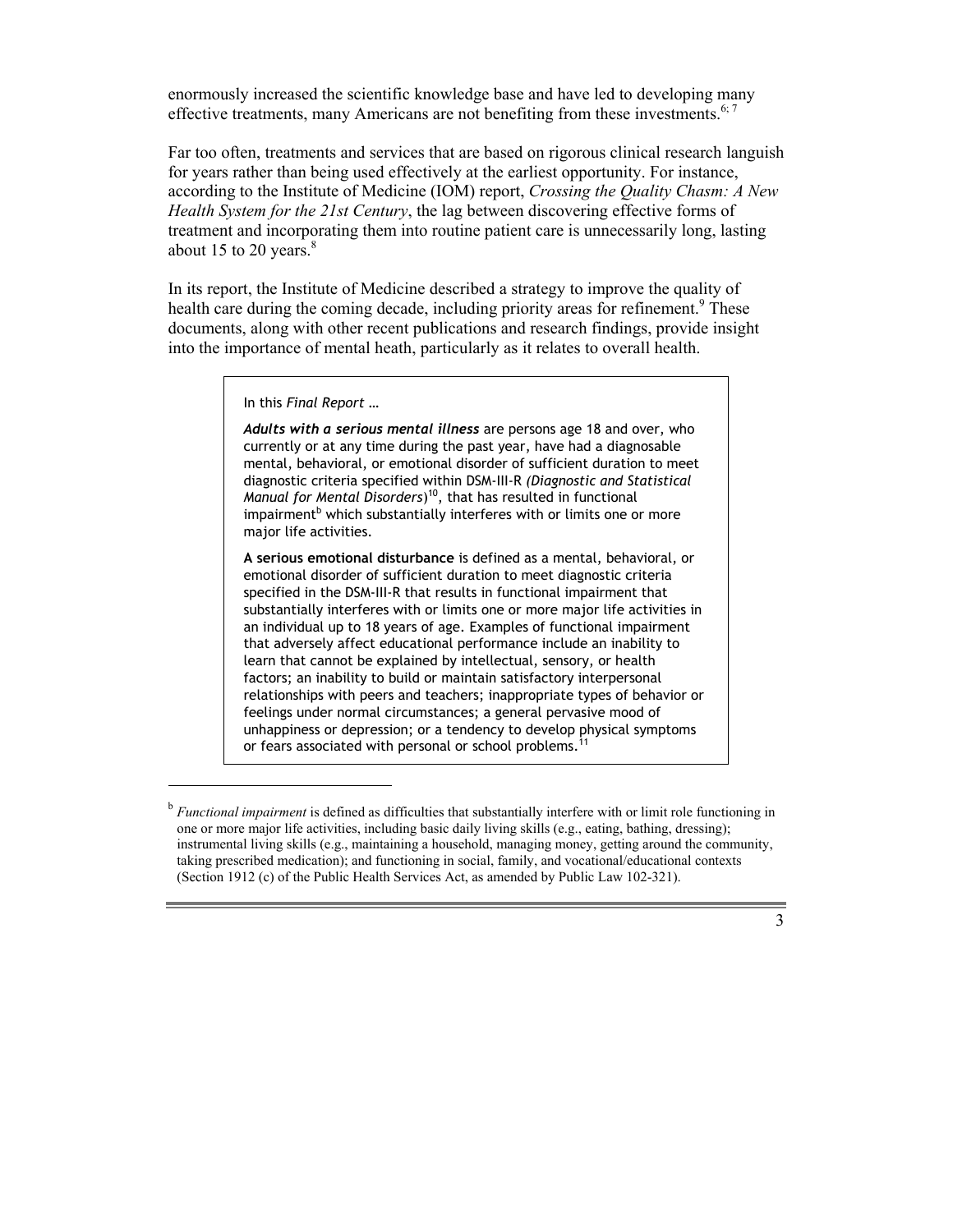# **Mental Illnesses Presents Serious Health Challenges**

Mental illnesses rank first among illnesses that cause disability in the United States, Canada, and Western Europe.<sup>12</sup> This serious public health challenge is under-recognized as a public health burden. In addition, one of the most distressing and preventable consequences of undiagnosed, untreated, or under-treated mental illnesses is suicide. The World Health Organization (WHO) recently reported that suicide worldwide causes more deaths every year than homicide or war.<sup>13</sup>

In addition to the tragedy of lost lives, mental illnesses come with a devastatingly high financial cost. In the U.S., the annual economic, indirect cost of mental illnesses is estimated to be \$79 billion. Most of that amount — approximately \$63 billion — reflects the loss of productivity as a result of illnesses. But indirect costs also include almost \$12 billion in mortality costs (lost productivity resulting from premature death) and almost \$4 billion in productivity losses for incarcerated individuals and for the time of those who provide family care.<sup>14</sup>

In 1997, the latest year comparable data are available, the United States spent more than \$1 trillion on health care, including almost \$71 billion on treating mental illnesses. Mental health expenditures are predominantly publicly funded at 57%, compared to 46% of overall health care expenditures. Between 1987 and 1997, mental health spending did not keep pace with general health care because of declines in private health spending under managed care and cutbacks in hospital expenditures.<sup>15</sup>

> **In 1997, the United States spent more than \$1 trillion on health care, including almost \$71 billion on treating mental illnesses.**

# **The Current Mental Health System Is Complex**

In its *Interim Report to the President*, the Commission declared, "… the mental health delivery system is fragmented and in disarray … lead[ing] to unnecessary and costly disability, homelessness, school failure and incarceration." The report described the extent of unmet needs and barriers to care, including:

- Fragmentation and gaps in care for children,
- Fragmentation and gaps in care for adults with serious mental illnesses,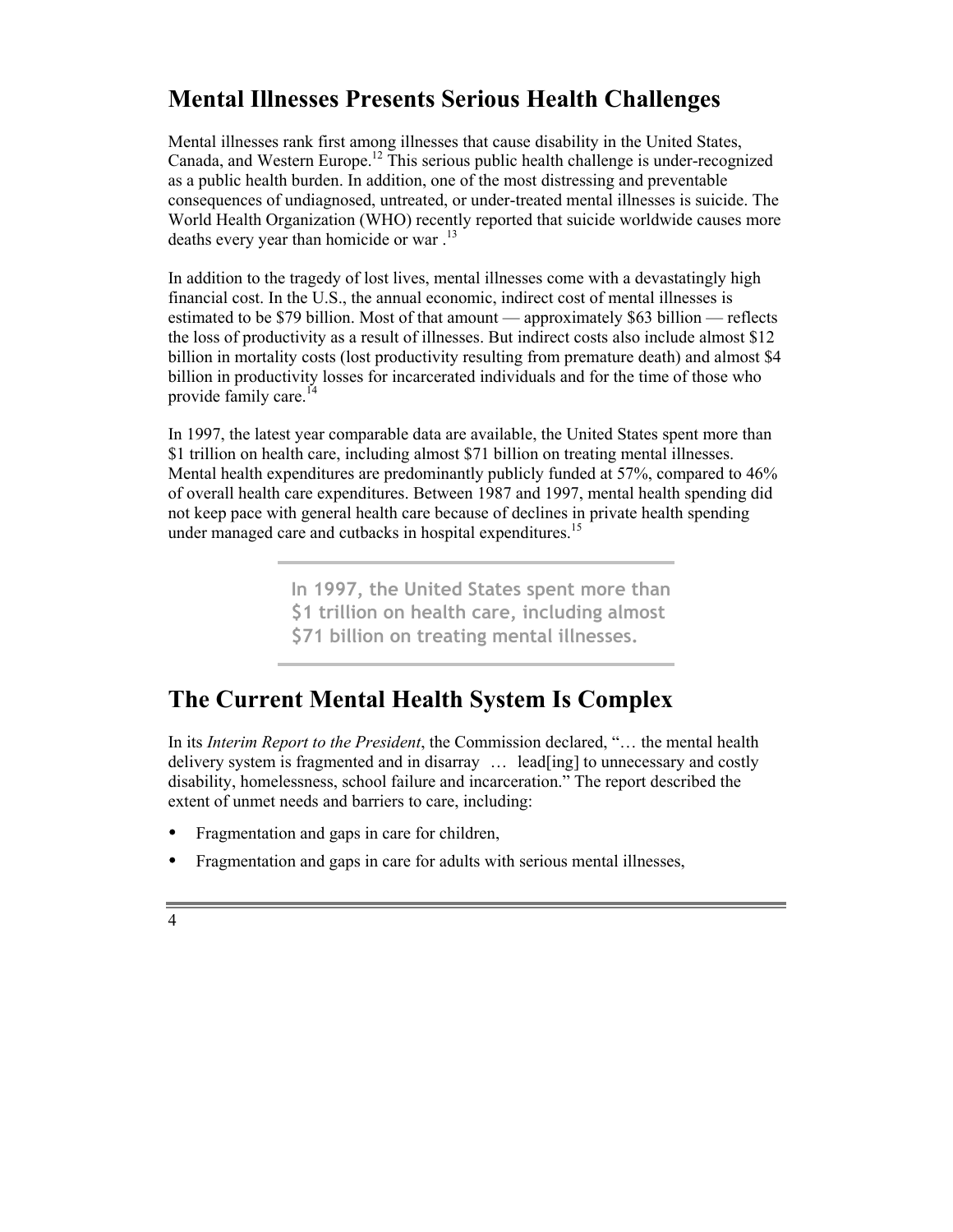- High unemployment and disability for people with serious mental illnesses,
- Lack of care for older adults with mental illnesses, and
- Lack of national priority for mental health and suicide prevention.

The *Interim Report* concluded that the system is not oriented to the single most important goal of the people it serves — the hope of recovery. State-of-the-art treatments, based on decades of research, are not being transferred from research to community settings. In many communities, access to quality care is poor, resulting in wasted resources and lost opportunities for recovery. More individuals could recover from even the most serious mental illnesses if they had access in their communities to treatment and supports that are tailored to their needs.

The Commission recognizes that thousands of dedicated, caring, skilled providers staff and manage the service delivery system. The Commission does not attribute the shortcomings and failings of the contemporary system to a lack of professionalism or compassion of mental health care workers. Rather, problems derive principally from the manner in which the Nation's community-based mental health system has evolved over the past four to five decades. In short, the Nation must replace unnecessary institutional care with efficient, effective community services that people can count on. It needs to integrate programs that are fragmented across levels of government and among many agencies.

Building on the research literature and comments from more than 2,300 consumers, $\epsilon$ family members, providers, administrators, researchers, government officials, and others who provided valuable insight into the way mental health care is delivered, after its yearlong study, the Commission concludes that traditional reform measures are not enough to meet the expectations of consumers and families.

To improve access to quality care and services, the Commission recommends fundamentally transforming how mental health care is delivered in America. The goals of this fundamental change are clear and align with the direction that the President established.

l

<sup>c</sup> In this *Final Report*, *consumer* identifies people who use or have used mental health services (also known as mental health consumers, survivors, patients, or clients).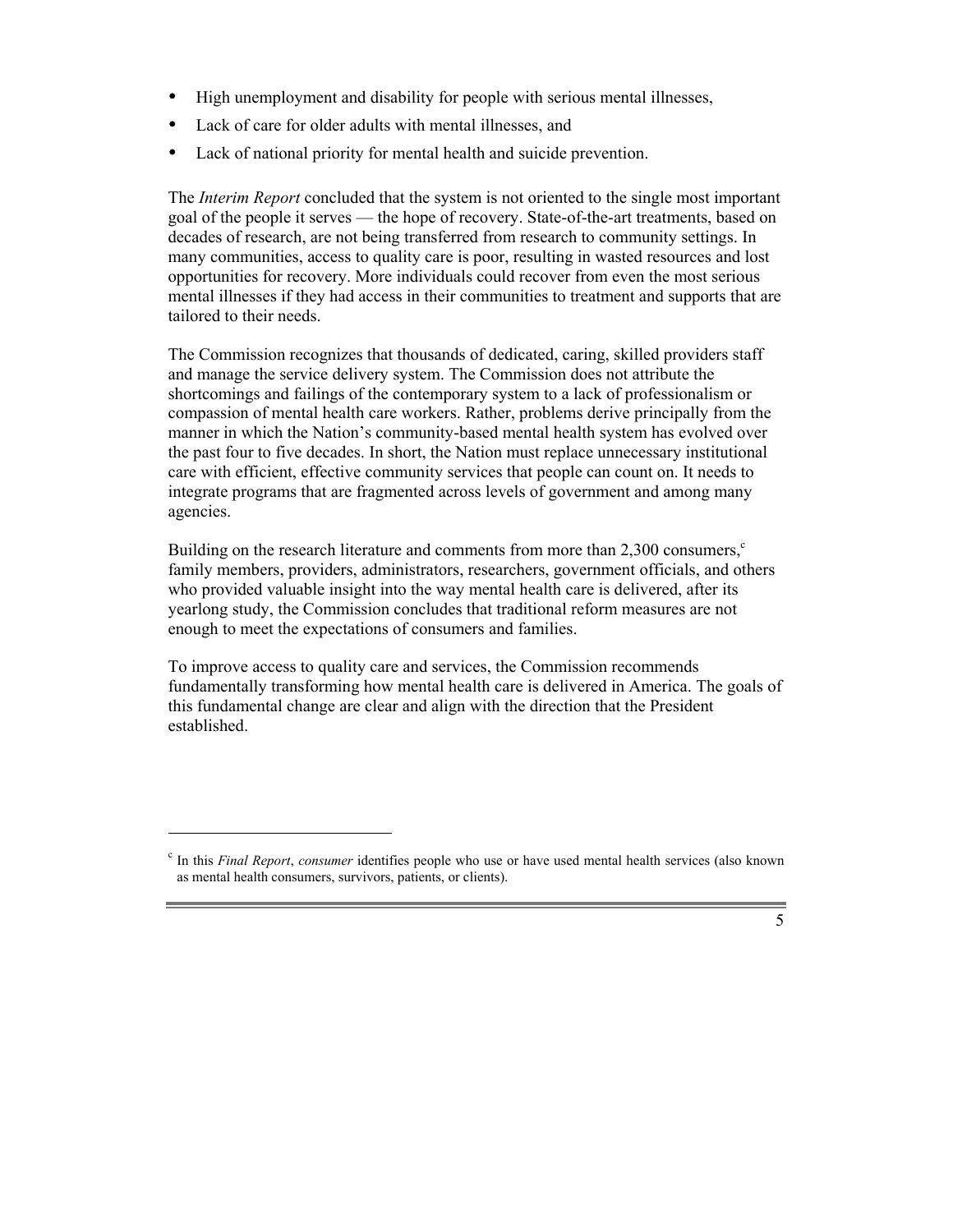**To improve access to quality care and services, the Commission recommends fundamentally transforming how mental health care is delivered in America.**

# **The Goal of a Transformed System: Recovery**

To achieve the promise of community living for everyone, new service delivery patterns and incentives must ensure that every American has easy and continuous access to the most current treatments and best support services. Advances in research, technology, and our understanding of how to treat mental illnesses provide powerful means to transform the system. In a transformed system, consumers and family members will have access to timely and accurate information that promotes learning, self-monitoring, and accountability. Health care providers will rely on up-to-date knowledge to provide optimum care for the best outcomes.

When a serious mental illness or a serious emotional disturbance is first diagnosed, the health care provider — in full partnership with consumers and families — will develop an individualized plan of care for managing the illness. This partnership of personalized care means basically choosing *who*, *what*, and *how* appropriate health care will be provided:

- Choosing which mental health care professionals are on the team,
- Sharing in decision making, and
- y Having the option to agree or disagree with the treatment plan.

The highest quality of care and information will be available to consumers and families, regardless of their race, gender, ethnicity, language, age, or place of residence. Because recovery will be the common, recognized outcome of mental health services, the stigma surrounding mental illnesses will be reduced, reinforcing the hope of recovery for every individual with a mental illness.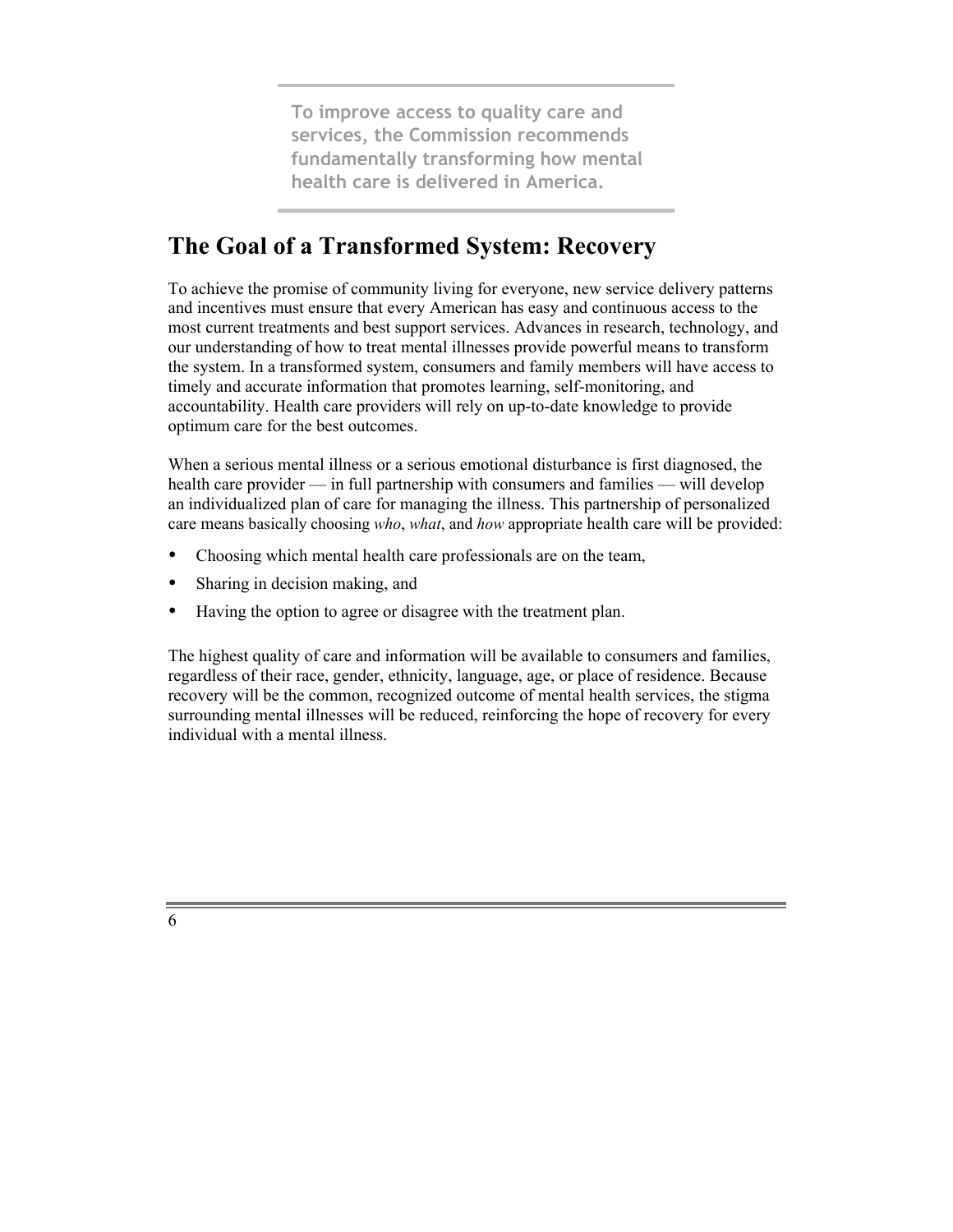In this *Final Report* …

*Stigma* refers to a cluster of negative attitudes and beliefs that motivate the general public to fear, reject, avoid, and discriminate against people with mental illnesses. Stigma is widespread in the United States and other Western nations.<sup>1</sup> Stigma leads others to avoid living, socializing, or working with, renting to, or employing people with mental disorders — especially severe disorders, such as schizophrenia. It leads to low self-esteem, isolation, and hopelessness. It deters the public from seeking and wanting to pay for care.<sup>5</sup> Responding to stigma, people with mental health problems internalize public attitudes and become so embarrassed or ashamed that they often conceal symptoms and fail to seek treatment.

As more individuals seek help and share their stories with friends and relatives, compassion will be the response, not ridicule.

Successfully transforming the mental health service delivery system rests on two principles:

- y **First, services and treatments must be consumer and family centered**, geared to give consumers real and meaningful choices about treatment options and providers — not oriented to the requirements of bureaucracies.
- y **Second, care must focus on increasing consumers' ability to successfully cope with life's challenges, on facilitating recovery, and on building resilience,** not just on managing symptoms.

Built around consumers' needs, the system must be seamless and convenient.

In this *Final Report* …

*Recovery* refers to the process in which people are able to live, work, learn, and participate fully in their communities. For some individuals, recovery is the ability to live a fulfilling and productive life despite a disability. For others, recovery implies the reduction or complete remission of symptoms. Science has shown that having hope plays an integral role in an individual's recovery.

*Resilience* means the personal and community qualities that enable us to rebound from adversity, trauma, tragedy, threats, or other stresses — and to go on with life with a sense of mastery, competence, and hope. We now understand from research that resilience is fostered by a positive childhood and includes positive individual traits, such as optimism, good problemsolving skills, and treatments. Closely-knit communities and neighborhoods are also resilient, providing supports for their members.

7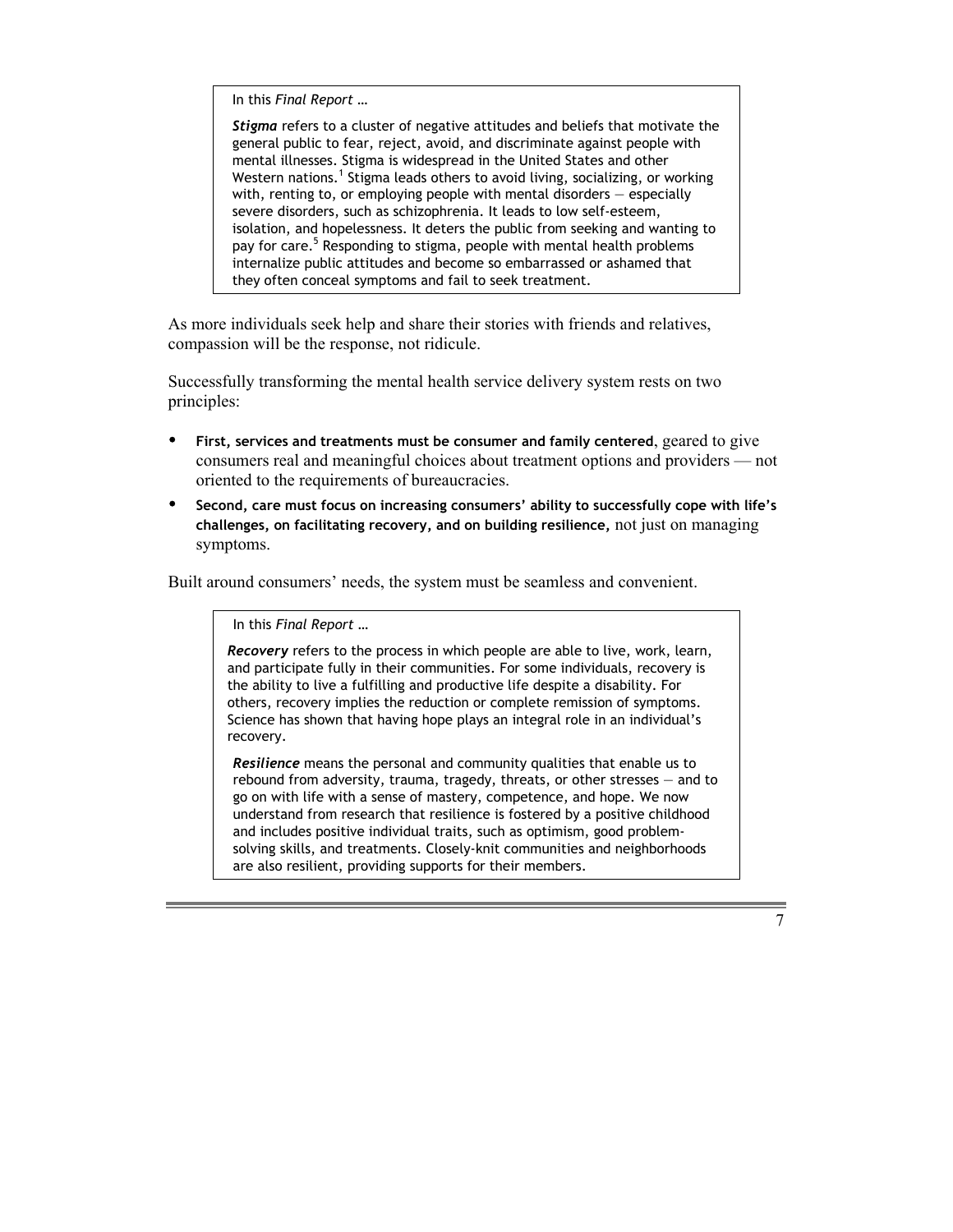Transforming the system so that it will be both consumer and family centered and recovery-oriented in its care and services presents invigorating challenges. Incentives must change to encourage continuous improvement in agencies that provide care. New, relevant research findings must be systematically conveyed to front-line providers so that they can be applied to practice quickly. Innovative strategies must inform researchers of the unanswered questions of consumers, families, and providers. Research and treatment must recognize both the commonalities and the differences among Americans and must offer approaches that are sensitive to our diversity. Treatment and services that are based on proven effectiveness and consumer preference — not just on tradition or outmoded regulations — must be the basis for reimbursements.

The Nation must invest in the infrastructure to support emerging technologies and integrate them into the system of care. This new technology will enable consumers to collaborate with service providers, assume an active role in managing their illnesses, and move more quickly toward recovery.

The Commission identified the following six goals as the foundation for transforming mental health care in America. The goals are intertwined. No single step can achieve the fundamental restructuring that is needed to transform the mental health care delivery system.

# **GOALS**

| <b>GOAL</b> 1     | Americans Understand that Mental Health Is Essential to Overall Health.                     |
|-------------------|---------------------------------------------------------------------------------------------|
| <b>GOAL 2</b>     | Mental Health Care Is Consumer and Family Driven.                                           |
| GOAL <sub>3</sub> | Disparities in Mental Health Services Are Eliminated.                                       |
| GOAL4             | Early Mental Health Screening, Assessment, and Referral to Services Are<br>Common Practice. |
| GOAL <sub>5</sub> | Excellent Mental Health Care Is Delivered and Research Is Accelerated.                      |
| GOAL 6            | Technology Is Used to Access Mental Health Care and Information.                            |

# **In a Transformed Mental Health System …**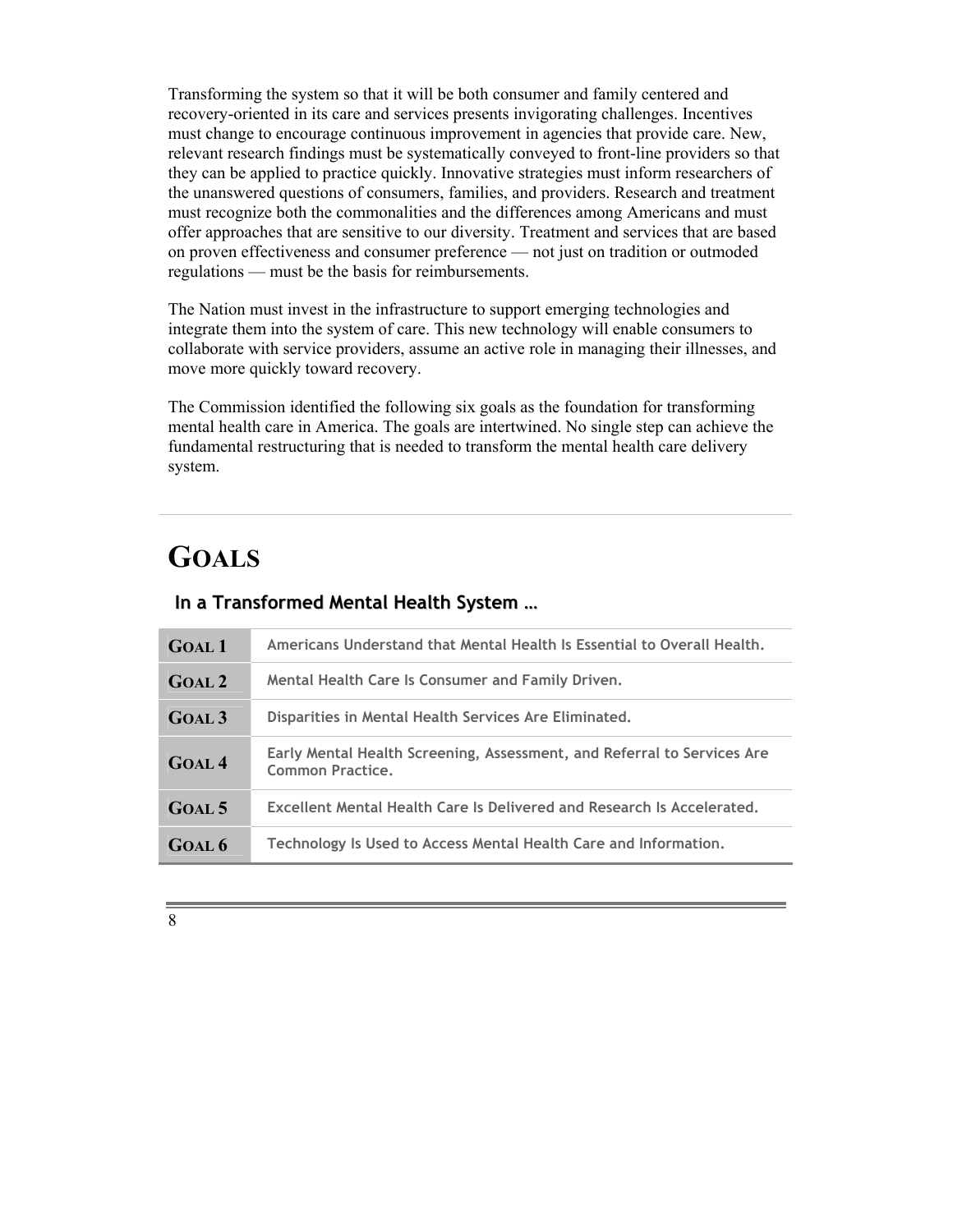Achieving these goals will transform mental health care in America.

The following section of this report gives an overview of each goal of the transformed system, as well as the Commission's recommendations for moving the Nation toward achieving it. In the remainder of this report, the Commission discusses each goal in depth, showcasing model programs to illustrate the goal in practice and providing specific recommendations needed to transform the mental health system in America.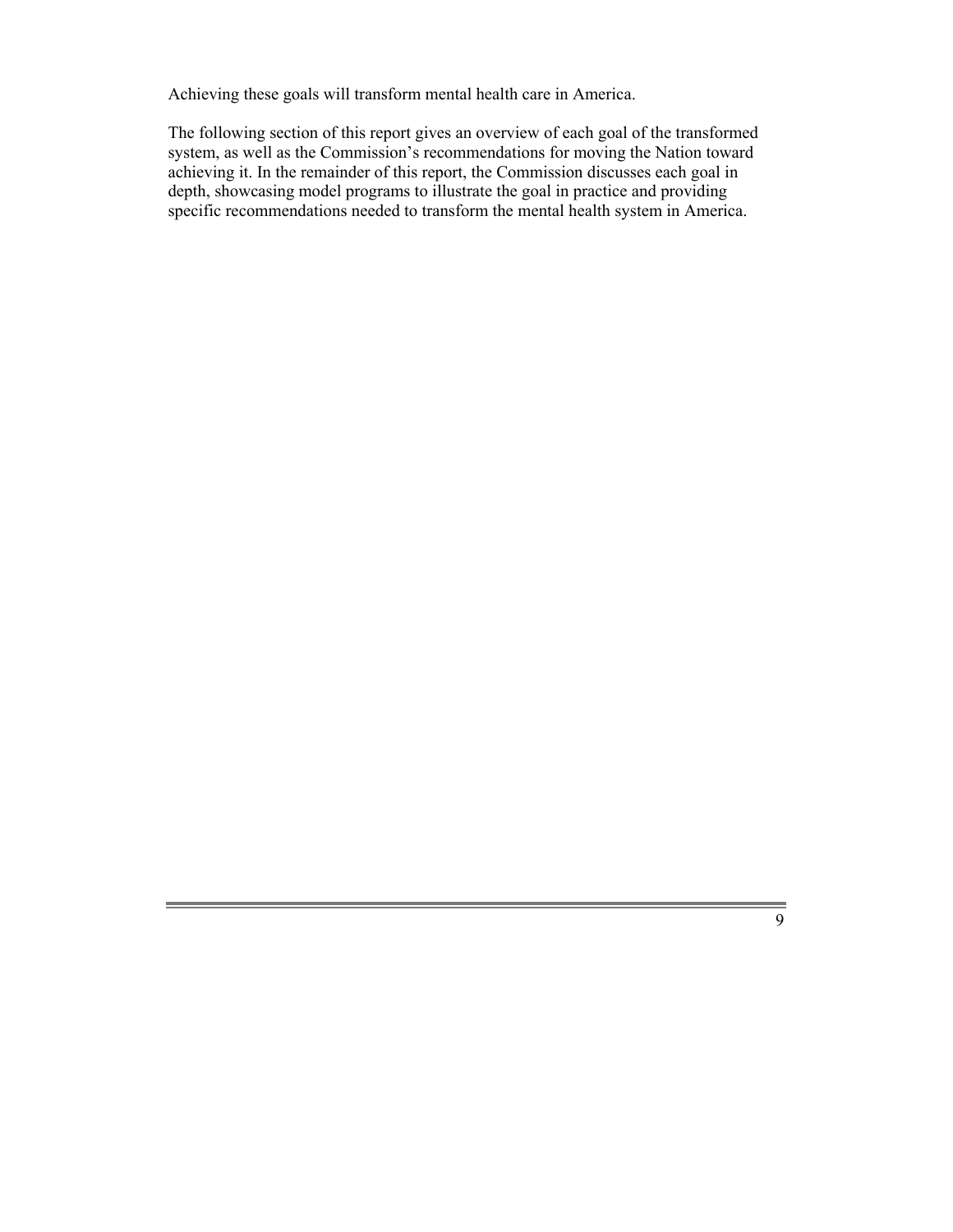# **GOAL 1 Americans Understand that Mental Health Is Essential to Overall Health.**

n a transformed mental health system, Americans will seek mental health care when they need it — with the same confidence that they seek treatment for other health problems. As a Nation, we will take action to ensure our health and well being through learning, self-monitoring, and accountability. We will continue to learn how to achieve and sustain our mental health. n a transformed mental health system, Americans will seek mental health care when they need it — with the same confidence that they seek treatment for other health problems. As a Nation, we will take action to ensure our h

reduced or eliminated as a barrier. National education initiatives will shatter the misconceptions about mental illnesses, thus helping more Americans understand the facts and making them more willing to seek help for mental health problems. Education campaigns will also target specific audiences, including:

- Rural Americans who may have had little exposure to the mental health service system,
- Racial and ethnic minority groups who may hesitate to seek treatment in the current system, and
- People whose primary language is not English.

When people have a personal understanding of the facts, they will be less likely to stigmatize mental illnesses and more likely to seek help for mental health problems. The actions of reducing stigma, increasing awareness, and encouraging treatment will create a positive cycle that leads to a healthier population. As a Nation, we will also understand that good mental health can have a positive impact on the course of other illnesses, such as cancer, heart disease, and diabetes.

Improving services for individuals with mental illnesses will require paying close attention to how mental health care and general medical care systems work together. While mental health and physical health are clearly connected, the transformed system will provide collaborative care to bridge the gap that now exists.

Effective mental health treatments will be more readily available for most common mental disorders and will be better used in primary care settings. Primary care providers will have the necessary time, training, and resources to appropriately treat mental health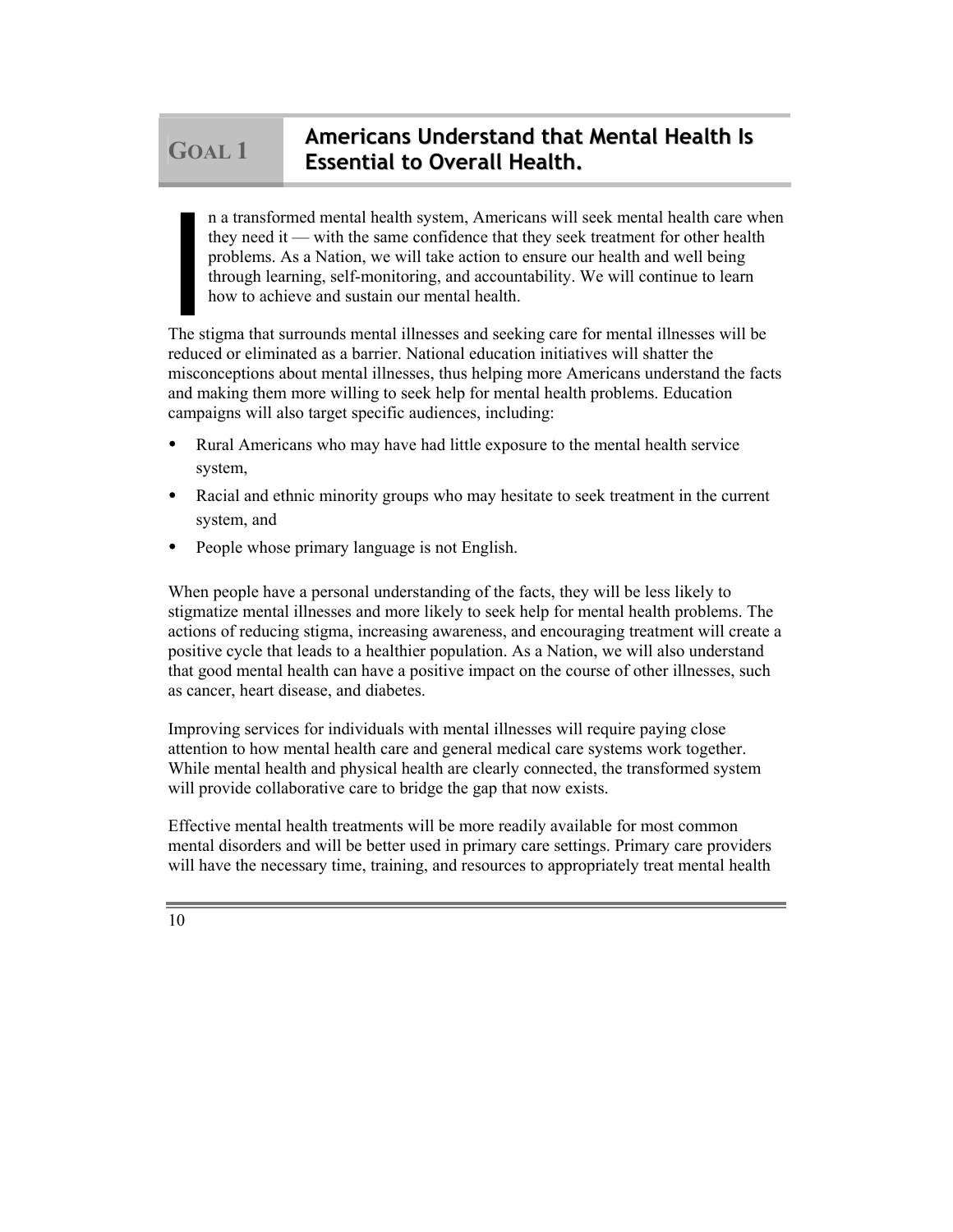problems. Informed consumers of mental health service will learn to recognize and identify their symptoms and will seek care without the fear of being disrespected or stigmatized. Older adults, children and adolescents, individuals from ethnic minority groups, and uninsured or low-income patients who are treated in public health care settings will receive care for mental disorders.

> **Understanding that mental health is essential to overall health is fundamental for establishing a health system that treats mental illnesses with the same urgency as it treats physical illnesses.**

The transformed mental health system will rely on multiple sources of financing with the flexibility to pay for effective mental health treatments and services. This is a basic principle for a recovery-oriented system of care.

To aid in transforming the mental health system, the Commission makes two recommendations:

- **1.1 Advance and implement a national campaign to reduce the stigma of seeking care and a national strategy for suicide prevention.**
- **1.2 Address mental health with the same urgency as physical health.**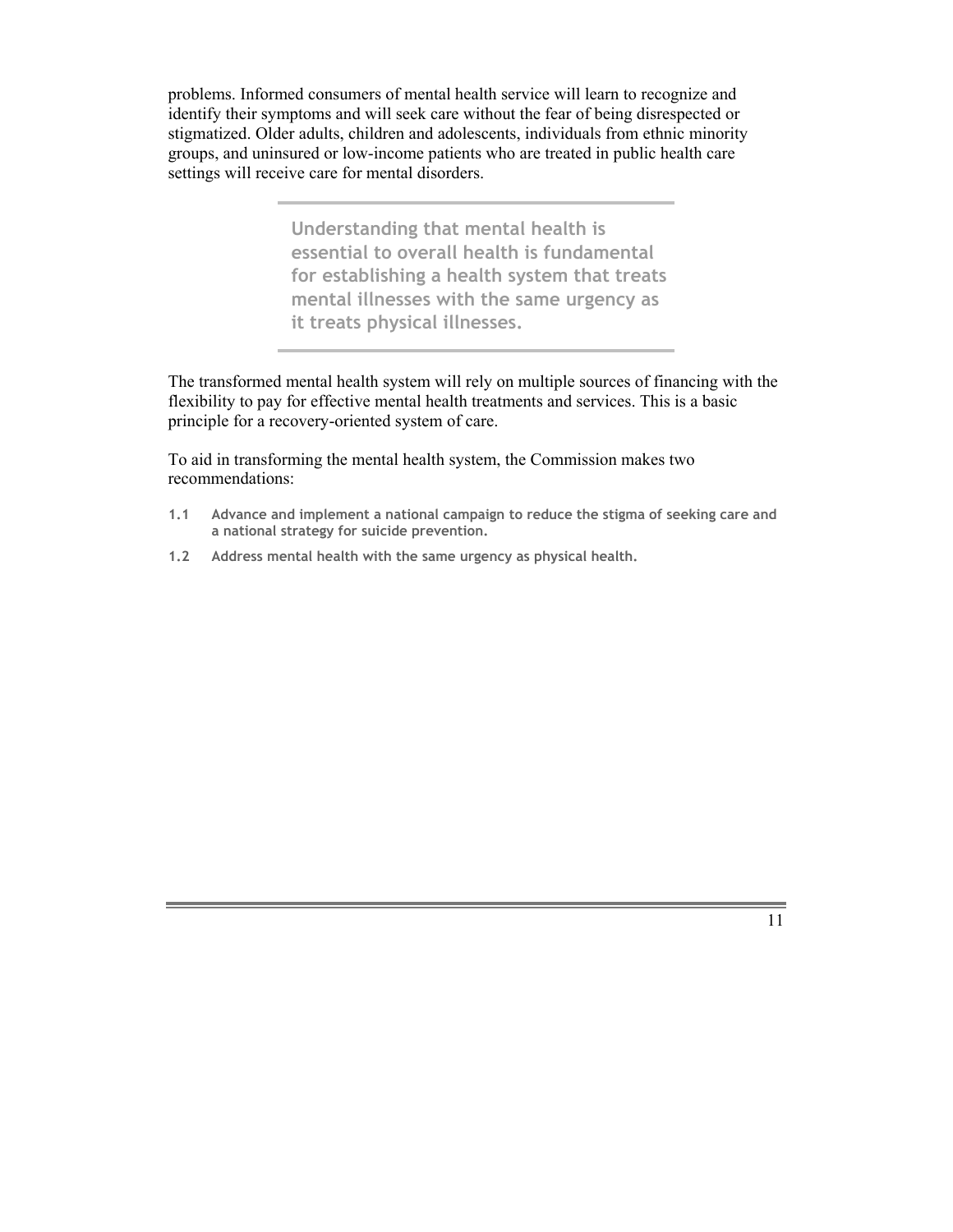# **GOAL 2 Mental Health Care Is Consumer and Family Driven.**

n a transformed mental health system, a diagnosis of a serious mental illness or a serious emotional disturbance will set in motion a well-planned, coordinated array of services and treatments defined in a single plan of care. This detailed roadmap — a personalized, highly individualized health management program — will help lead the way to appropriate treatment and supports that are oriented toward recovery and n a transformed mental health system, a diagnosis of a serious mental illness or a serious emotional disturbance will set in motion a well-planned, coordinated array of services and treatments defined in a single plan of c and developing the systems of care in which they are involved.

An individualized plan of care will give consumers, families of children with serious emotional disturbances, clinicians, and other providers a valid opportunity to construct and maintain meaningful, productive, and healing relationships. Opportunities for updates — based on changing needs across the stages of life and the requirement to review treatment plans regularly — will be an integral part of the approach. The plan of care will be at the core of the consumer-centered, recovery-oriented mental health system. The plan will include treatment, supports, and other assistance to enable consumers to better integrate into their communities; it will allow consumers to realize improved mental health and quality of life.

In partnership with their health care providers, consumers and families will play a larger role in managing the funding for their services, treatments, and supports. Placing financial support increasingly under the management of consumers and families will enhance their choices. By allowing funding to follow consumers, incentives will shift toward a system of learning, self-monitoring, and accountability. This program design will give people a vested economic interest in using resources wisely to obtain and sustain recovery.

The transformed system will ensure that needed resources are available to consumers and families. The burden of coordinating care will rest on the system, not on the families or consumers who are already struggling because of a serious illness. Consumers' needs and preferences will drive the types and mix of services provided, considering the gender, age, language, development, and culture of consumers.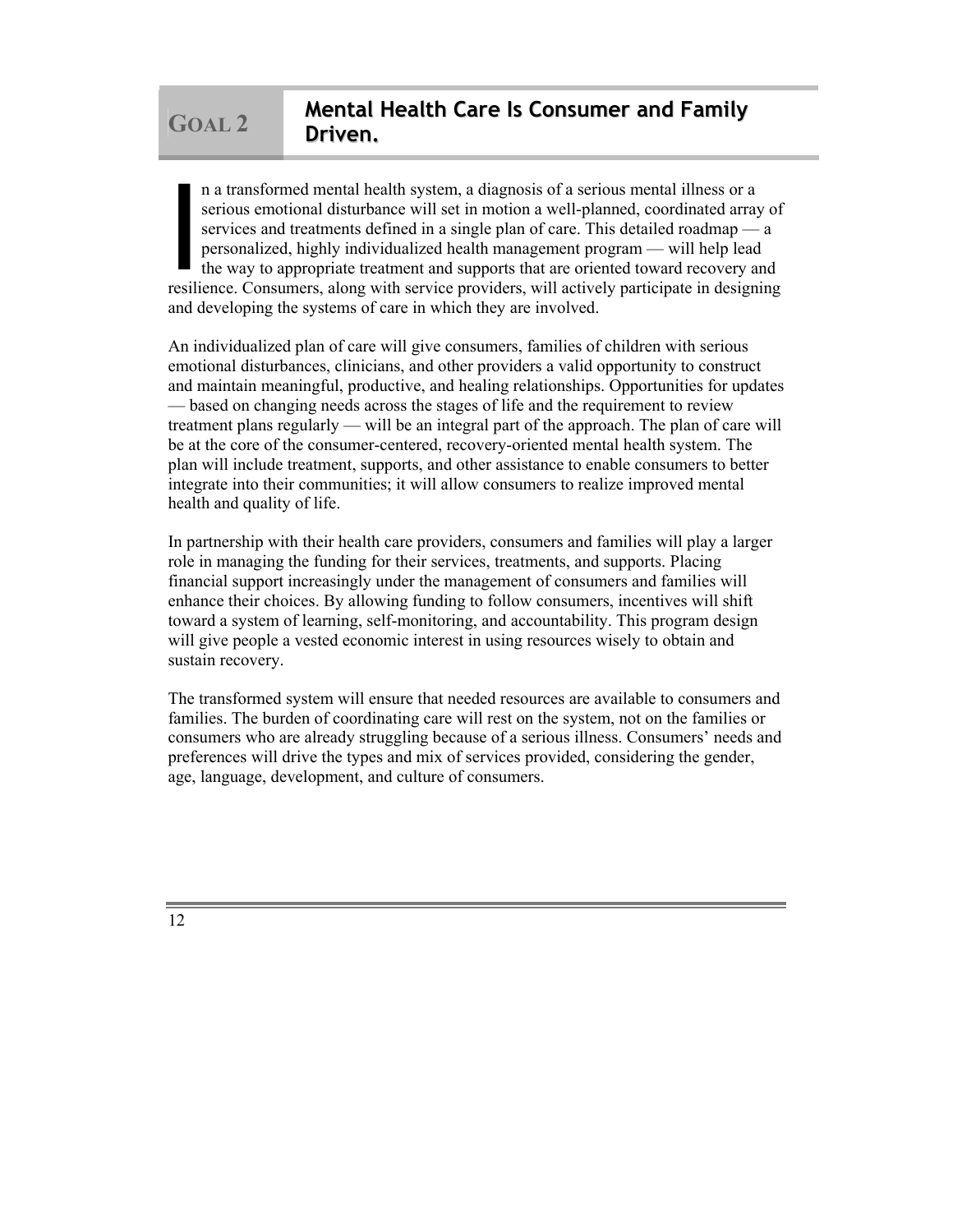**The plan of care will be at the core of the consumer-centered, recovery-oriented mental health system.** 

To ensure that needed resources are available to consumers and families in the transformed system, States will develop a comprehensive mental health plan to outline responsibility for coordinating and integrating programs. The State plan will include consumers and families and will create a new partnership among the Federal, State, and local governments. The plan will address the full range of treatment and support service programs that mental health consumers and families need.

In exchange for this accountability, States will have the flexibility to combine Federal, State, and local resources in creative, innovative, and more efficient ways, overcoming the bureaucratic boundaries between health care, employment supports, housing, and the criminal justice systems.

Increased flexibility and stronger accountability will expand the choices and the array of services and supports available to attain the desired outcomes. Creative programs will be developed to respond to the needs and preferences of consumers and families, as reflected in their individualized plans of care.

Giving consumers the ability to participate fully in their communities will require a few essentials:

- Access to health care,
- Gainful employment opportunities,
- Adequate and affordable housing, and
- The assurance of not being unjustly incarcerated.

Strong leadership will need to:

- Align existing programs to deliver services effectively,
- Remove disincentives to employment (such as loss of financial benefits or having to choose between employment and health care), and
- Provide for a safe place to live.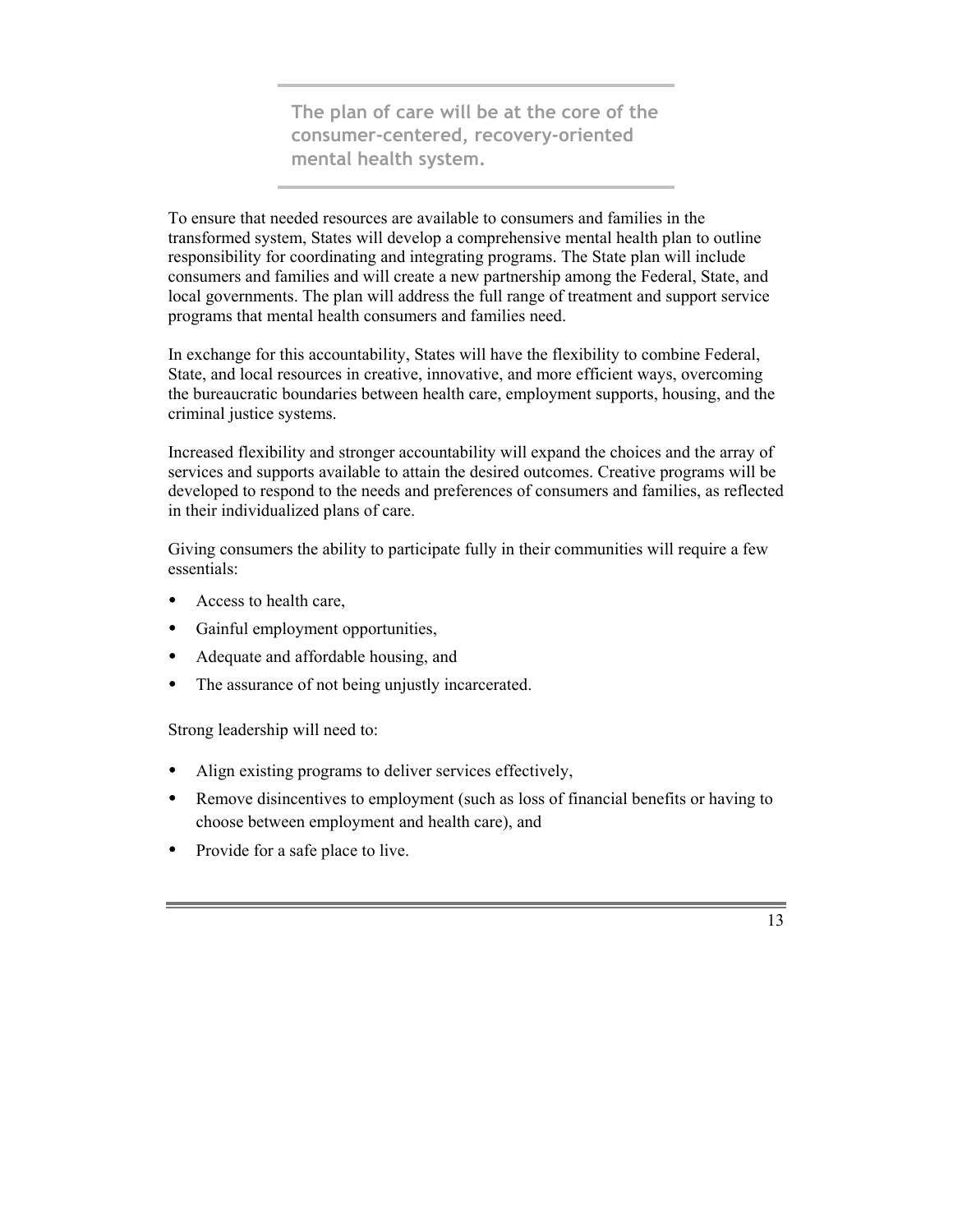In this transformed system, consumers' rights will be protected and enhanced. Implementing the 1999 *Olmstead v. L.C* decision in all States will allow services to be delivered in the most integrated setting possible — services in communities rather than in institutions. And services will be readily available so that consumers no longer face unemployment, homelessness, or incarceration because of untreated mental illnesses.

No longer will parents forgo the mental health services that their children desperately need. No longer will loving, responsible American parents face the dilemma of trading custody for care. Families will remain intact. Issues of custody will be separated from issues of care.

In this transformed system, stigma and discrimination against people with mental illnesses will not have an impact on securing health care, productive employment, or safe housing. Our society will not tolerate employment discrimination against people with serious mental illnesses — in either the public or private sector.

Consumers' rights will be protected concerning the use of seclusion and restraint. Seclusion and restraint will be used only as safety interventions of last resort, not as treatment interventions. Only licensed practitioners who are specially trained and qualified to assess and monitor consumers' safety and the significant medical and behavioral risks inherent in using seclusion and restraint will be able to order these interventions.

The hope and the opportunity to regain control of their lives —often vital to recovery will become real for consumers and families. Consumers will play a significant role in shifting the current system to a recovery-oriented one by participating in planning, evaluation, research, training, and service delivery.

To aid in transforming the mental health system, the Commission makes five recommendations:

- **2.1 Develop an individualized plan of care for every adult with a serious mental illness and child with a serious emotional disturbance.**
- **2.2 Involve consumers and families fully in orienting the mental health system toward recovery.**
- **2.3 Align relevant Federal programs to improve access and accountability for mental health services.**
- **2.4 Create a Comprehensive State Mental Health Plan.**
- **2.5 Protect and enhance the rights of people with mental illnesses.**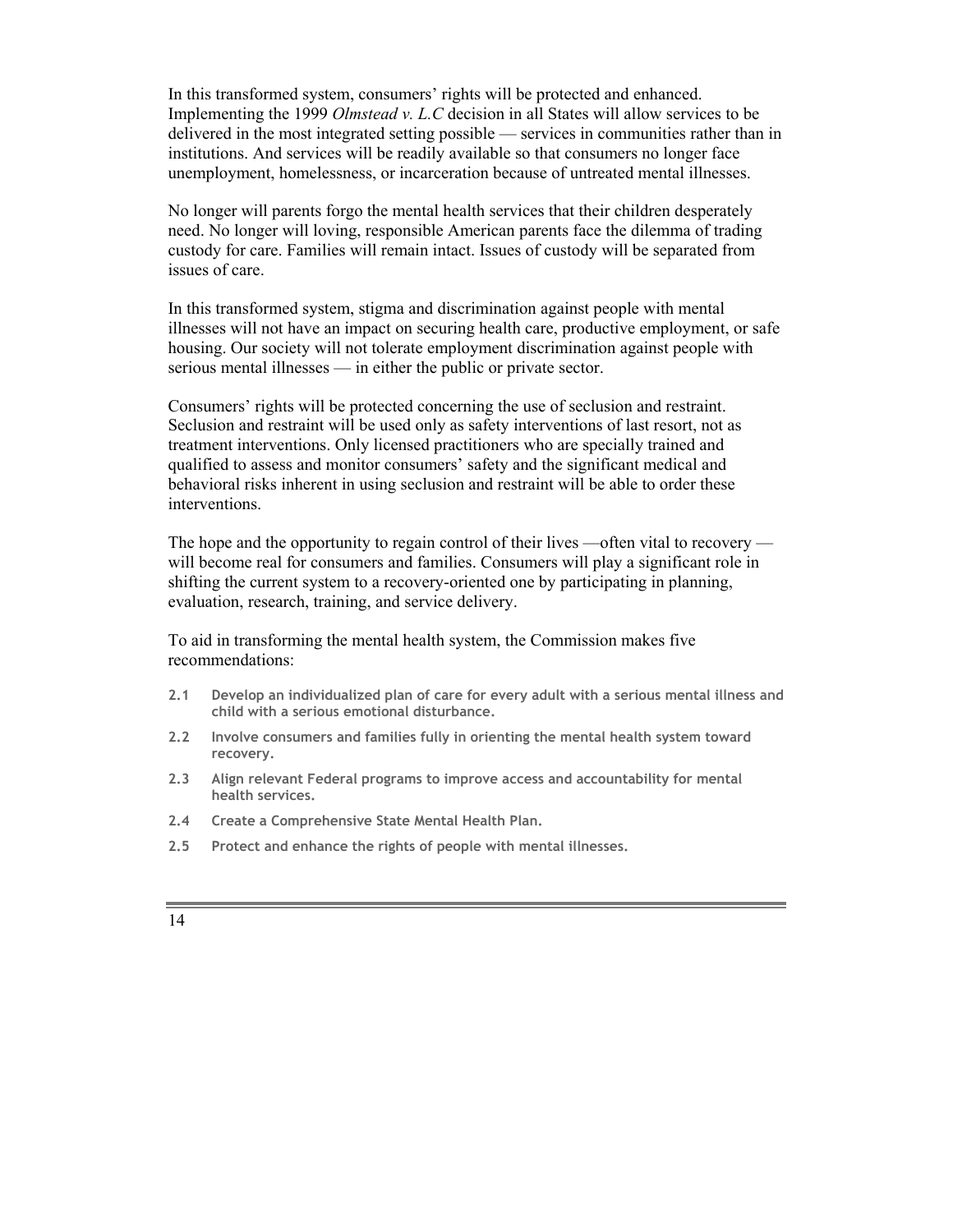# **GOAL 3 Disparities in Mental Health Services Are Eliminated.**

n a transformed mental health system, all Americans will share equally in the best available services and outcomes, regardless of race, gender, ethnicity, or geographic location. Mental health care will be highly personal, respecting and responding to individual differences and backgrounds. The workforce will include members of ethnic, cultural, and linguistic minorities who are trained and employed as mental n a transformed mental health system, all Americans will share equally in the best<br>available services and outcomes, regardless of race, gender, ethnicity, or geographic<br>location. Mental health care will be highly personal, access to mental health professionals and other needed resources. Advances in treatments will be available in rural and less populated areas. Research and training will continuously aid clinicians in understanding how to appropriately tailor interventions to the needs of consumers, recognizing factors such as age, gender, race, culture, ethnicity, and locale.

Services will be tailored for culturally diverse populations and will provide access, enhanced quality, and positive outcomes of care. American Indians, Alaska Natives, African Americans, Asian Americans, Pacific Islanders, and Hispanic Americans will not continue to bear a disproportionately high burden of disability from mental health disorders.<sup>1</sup> These populations will have accessible, available mental health services. They will receive the same high quality of care that all Americans receive. To develop culturally competent treatments, services, care, and support, mental health research will include these underserved populations. In addition, providers will include individuals who share and respect the beliefs, norms, values, and patterns of communication of culturally diverse populations.

In rural and remote geographic areas, service providers will be more readily available to help create a consumer-centered system. Using such tools as videoconferencing and telehealth, advances in treatments will be brought to rural and less populated areas of the country. These technologies will be used to provide care at the same time they break down the sense of isolation often experienced by consumers.

Mental health education and training will be provided to general health care providers, emergency room staff, and first responders, such as law enforcement personnel and emergency medical technicians, to overcome the uneven geographic distribution of psychiatrists, psychologists, and psychiatric social workers.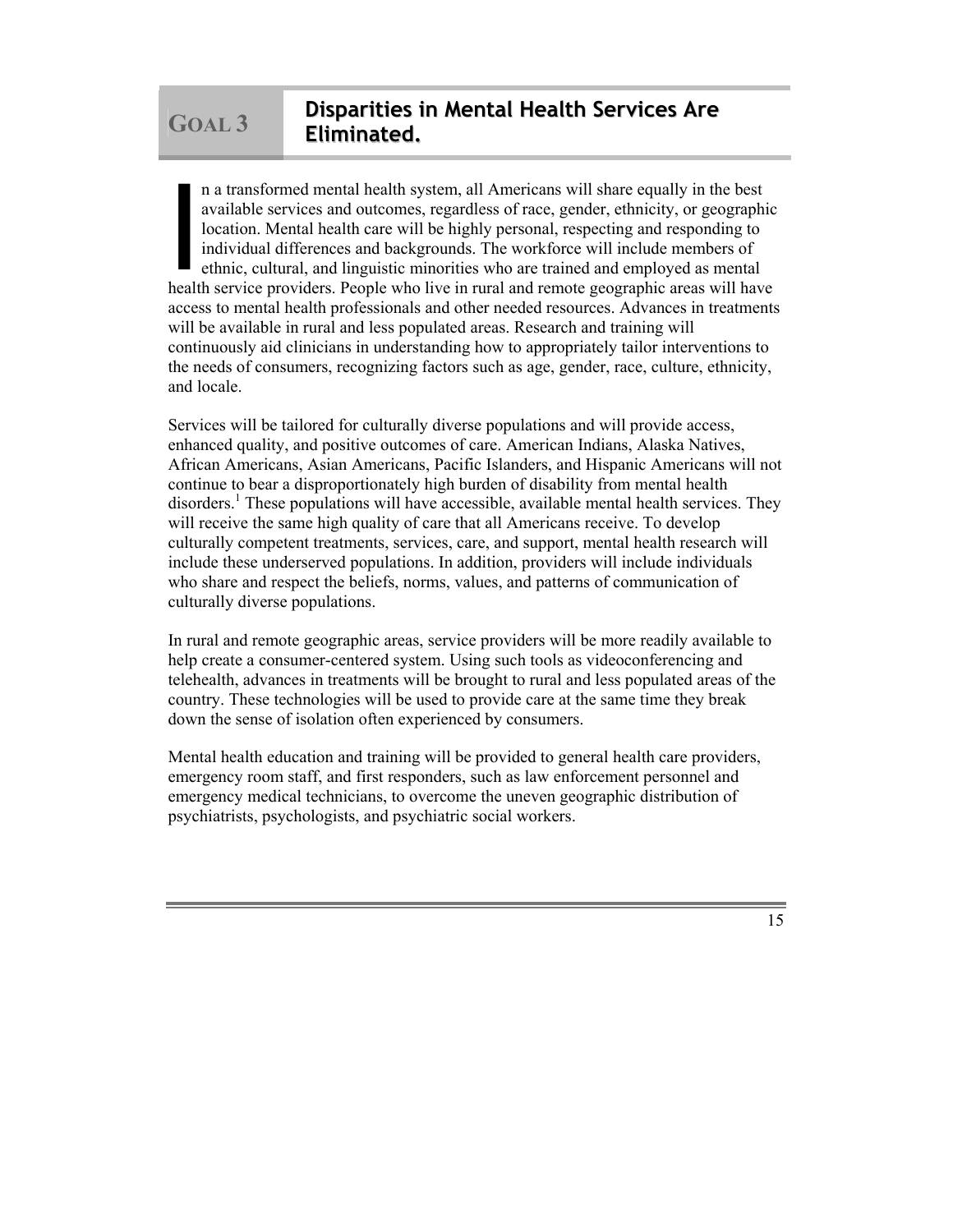**In a transformed mental health system, all Americans will share equally in the best available services and outcomes, regardless of race, gender, ethnicity, or geographic location.** 

To aid in transforming the mental health system, the Commission makes two recommendations:

- **3.1 Improve access to quality care that is culturally competent.**
- **3.2 Improve access to quality care in rural and geographically remote areas.**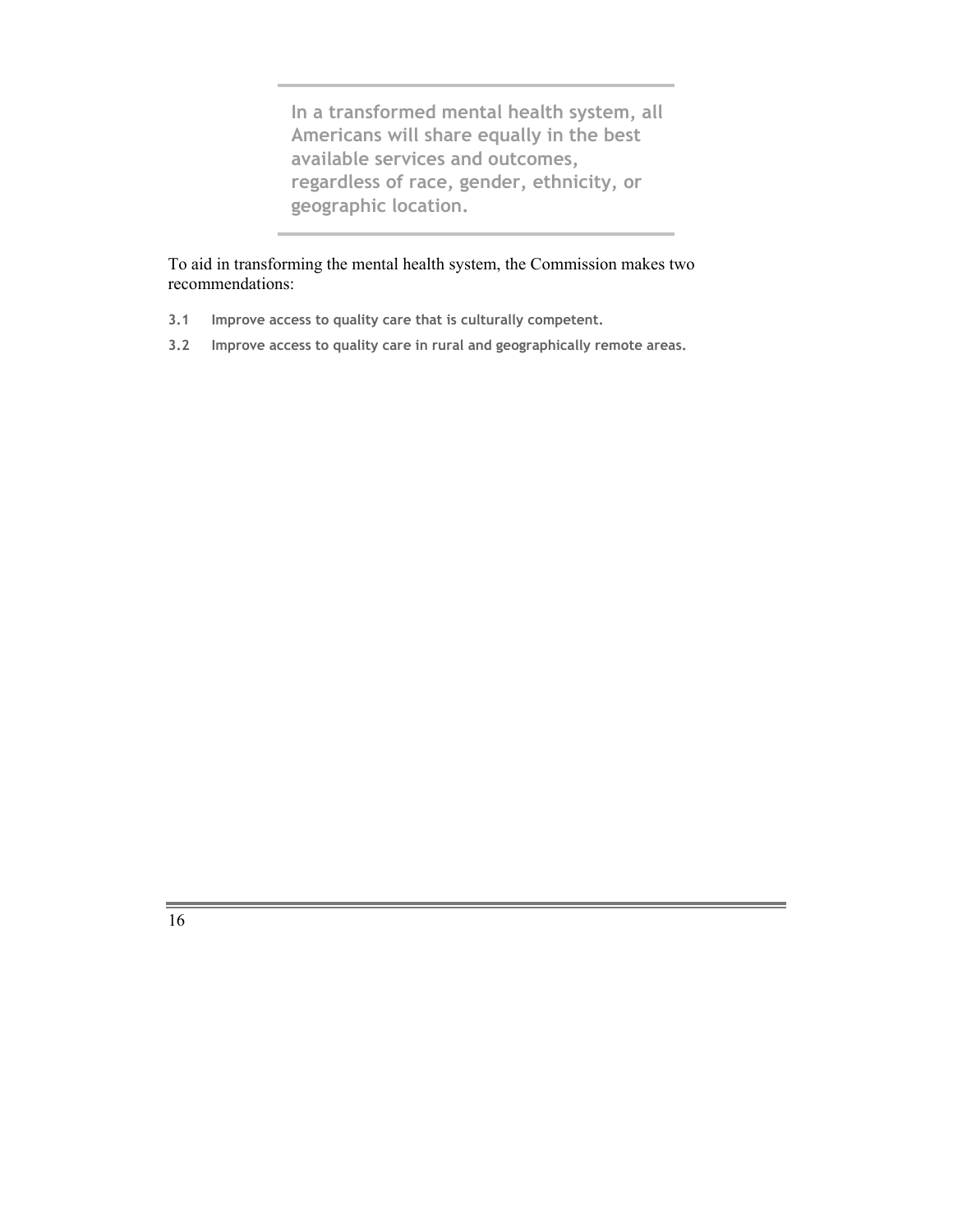n a transformed mental health system, the early detection of mental health problems in children and adults — through routine and comprehensive testing and screening — will be an expected and typical occurrence. At the first sign of difficulties, preventive interventions will be started to keep problems from escalating. For example, a child whose serious emotional disturbance is identified early will receive n a transformed mental health system, the early detection of mental health problems<br>in children and adults — through routine and comprehensive testing and screening<br>— will be an expected and typical occurrence. At the firs a cycle that otherwise can lead to school failure and other problems.

Quality screening and early intervention will occur in both readily accessible, low-stigma settings, such as primary health care facilities and schools, and in settings in which a high level of risk exists for mental health problems, such as criminal justice, juvenile justice, and child welfare systems. Both children and adults will be screened for mental illnesses during their routine physical exams.

For consumers of all ages, early detection, assessment, and links with treatment and supports will help prevent mental health problems from worsening. Service providers across settings will also routinely screen for co-occurring mental illnesses and substance use disorders. Early intervention and appropriate treatment will also improve outcomes and reduce pain and suffering for children and adults who have or who are at risk for cooccurring mental and addictive disorders.

Early detection of mental disorders will result in substantially shorter and less disabling courses of impairment.

> **For consumers of all ages, early detection, assessment, and links with treatment and supports will help prevent mental health problems from worsening.**

To aid in transforming the mental health system, the Commission makes four recommendations: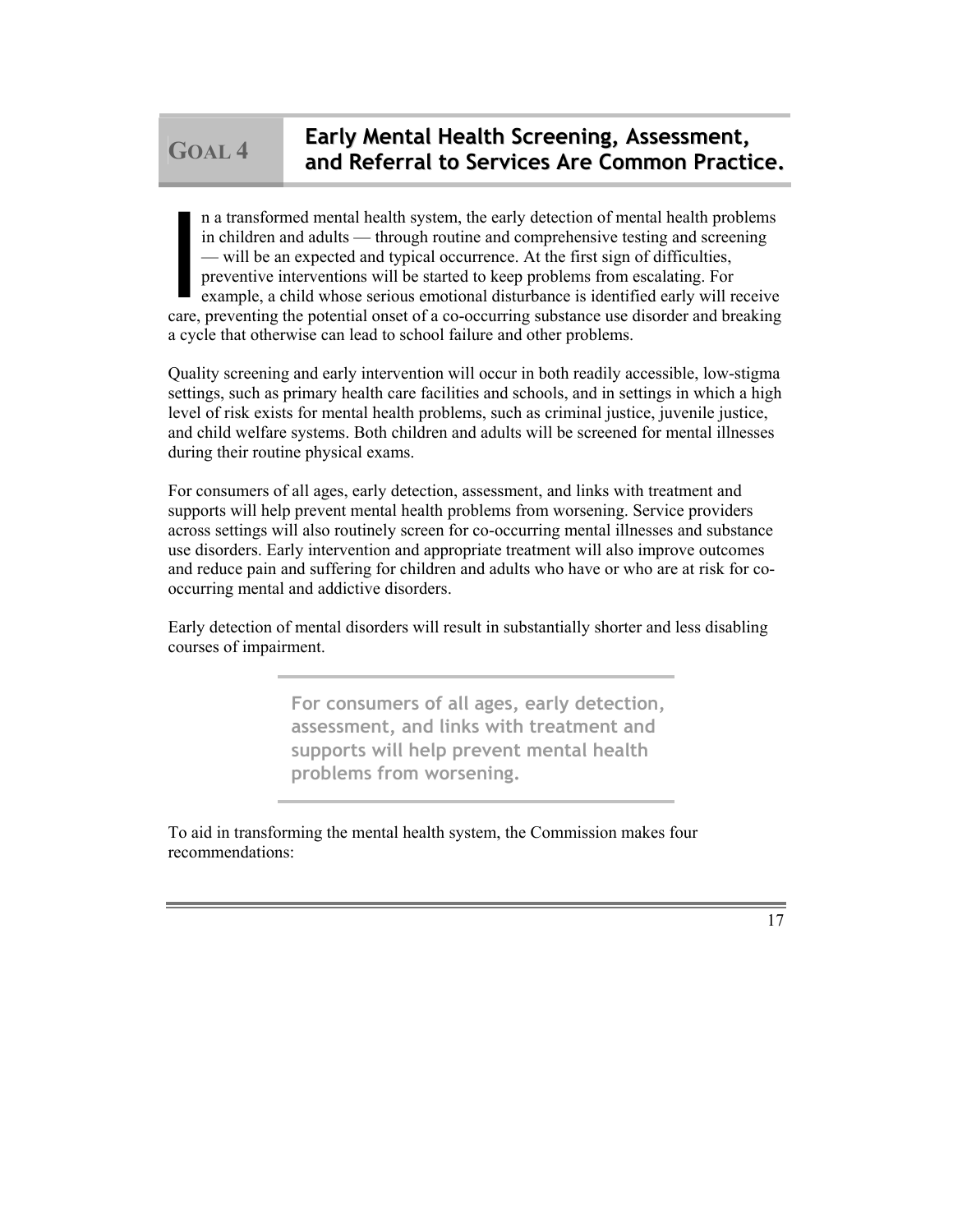- **4.1 Promote the mental health of young children.**
- **4.2 Improve and expand school mental health programs.**
- **4.3 Screen for co-occurring mental and substance use disorders and link with integrated treatment strategies.**
- **4.4 Screen for mental disorders in primary health care, across the lifespan, and connect to treatment and supports.**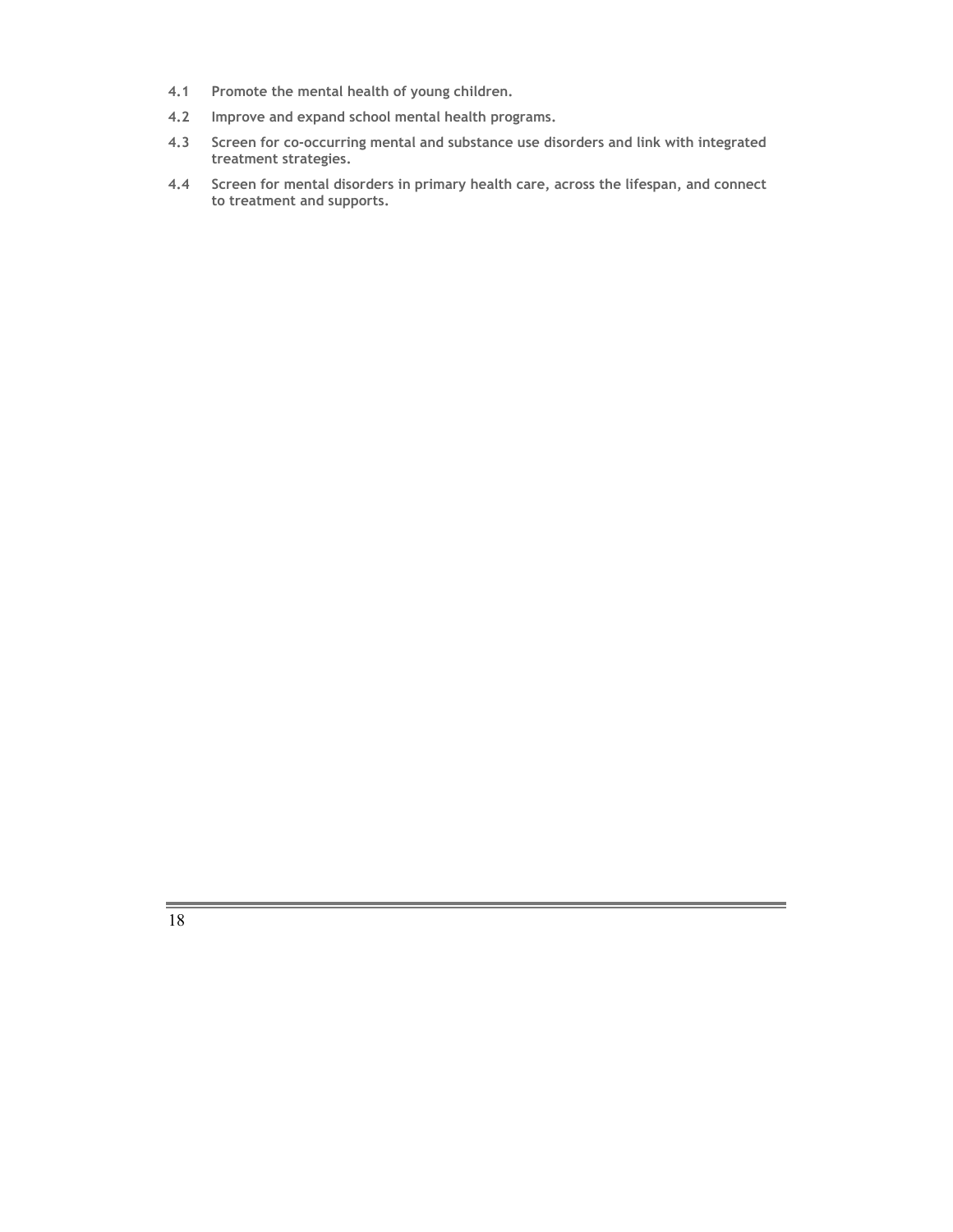# **GOAL 5 Excellent Mental Health Care Is Delivered and Research Is Accelerated.**

n a transformed mental health system, consistent use of evidence-based, state-of-the art medications and psychotherapies will be standard practice throughout the mental health system. Science will inform the provision of services, and the experience of service providers will guide future research. Every time any American — whether a child or an adult, a member of a majority or a minority, from an urban or rural area — comes into contact with the mental health system, he or she will receive excellent care that is consistent with our scientific understanding of what works. That care will be delivered according to the consumer's individualized plan. I

Research has yielded important advances in our knowledge of the brain and behavior, and helped develop effective treatments and service delivery strategies for many mental disorders. In a transformed system, research will be used to develop new evidence-based practices to prevent and treat mental illnesses. These discoveries will be immediately put into practice. Americans with mental illnesses will fully benefit from the enormous increases in the scientific knowledge base and the development of many effective treatments.

Also benefiting from these developments, the workforce will be trained to use the most advanced tools for diagnosis and treatments. Translating research into practice will include adequate training for front-line providers and professionals, resulting in a workforce that is equipped to use the latest breakthroughs in modern medicine. Research discoveries will become routinely available at the community level. To realize the possibilities of advances in treatment, and ultimately in prevention or a cure, the Nation will continue to invest in research at all levels.

Knowledge about evidence-based practices (the range of treatments and services of welldocumented effectiveness), as well as emerging best practices (treatments and services with a promising but less thoroughly documented evidentiary base), will be widely circulated and used in a variety of mental health specialties and in general health, schoolbased, and other settings. Countless people with mental illnesses will benefit from improved consumer outcomes including reduced symptoms, fewer and less severe side effects, and improved functioning. The field of mental health will be encouraged to expand its efforts to develop and test new treatments and practices, to promote awareness of and improve training in evidence-based practices, and to better finance those practices.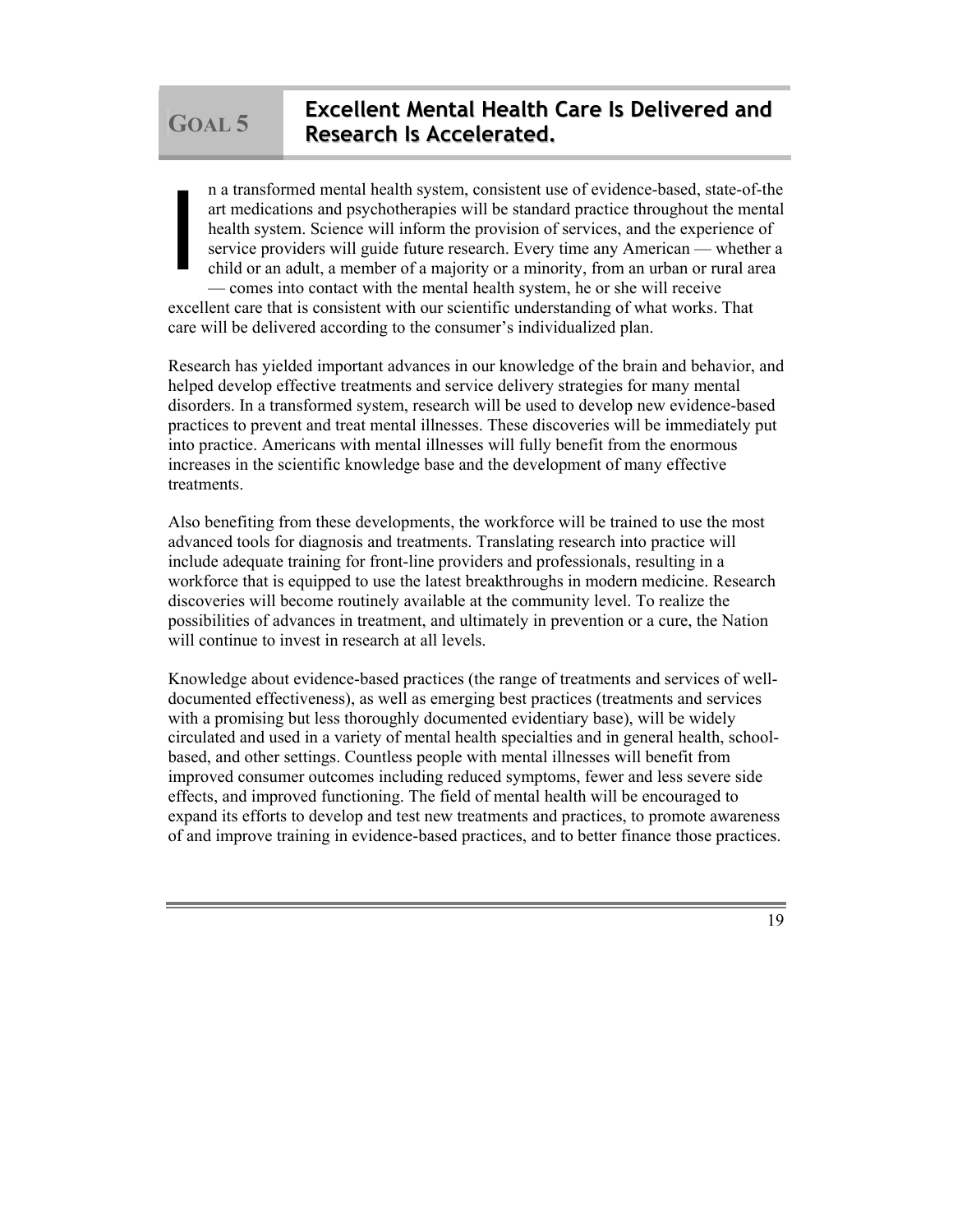**Research discoveries will become routinely available at the community level.** 

The Nation will have a more effective system to identify, disseminate, and apply proven treatments to mental health care delivery. Research and education will play critical roles in the transformed mental health system. Advanced treatments will be available and adapted to individual preferences and needs, including language and other ethnic and cultural considerations. Investments in technology will also enable both consumers and providers to find the most up-to-date resources and knowledge to provide optimum care for the best outcomes. Studies will incorporate the unique needs of cultural, ethnic, and linguistic minorities and will help ensure full access to effective treatment for all Americans.

To aid in transforming the mental health system, the Commission makes four recommendations:

- **5.1 Accelerate research to promote recovery and resilience, and ultimately to cure and prevent mental illnesses.**
- **5.2 Advance evidence-based practices using dissemination and demonstration projects and create a public-private partnership to guide their implementation.**
- **5.3 Improve and expand the workforce providing evidence-based mental health services and supports.**
- **5.4 Develop the knowledge base in four understudied areas: mental health disparities, long-term effects of medications, trauma, and acute care.**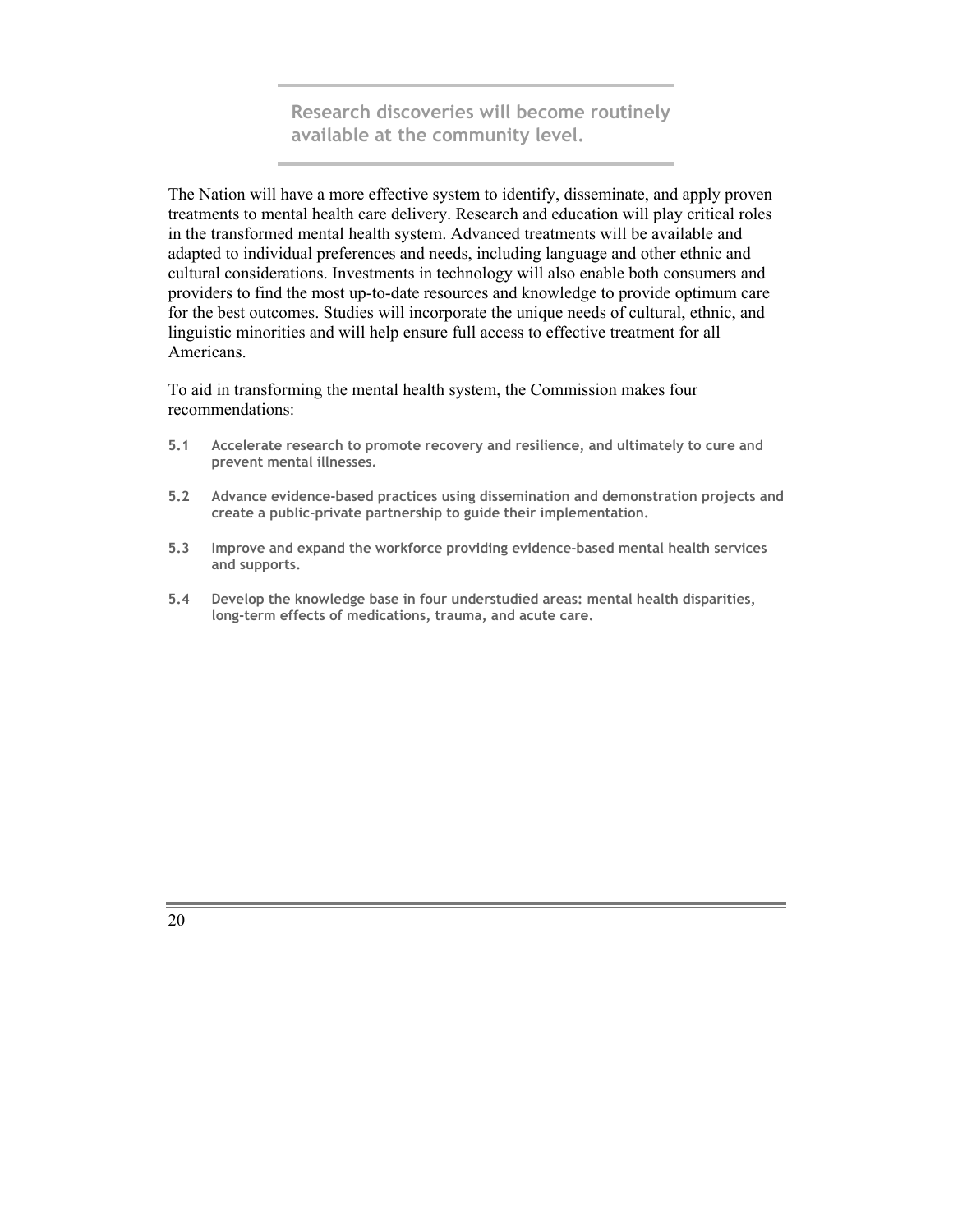# **GOAL 6 Technology Is Used to Access Mental Health Care and Information.**

n a transformed mental health system, advanced communication and information technology will empower consumers and families and will be a tool for providers to deliver the best care. Consumers and families will be able to regularly communicate with the agencies and personnel that deliver treatment and support services and that are accountable for achieving the goals outlined in the individual plan of care. In a transformed mental health system, advanced communication and information technology will empower consumers and families and will be a tool for providers to deliver the best care. Consumers and families will be able to be readily available to consumers and families.

Access to information will foster continuous, caring relationships between consumers and providers by providing a medical history, allowing for self-management of care, and electronically linking multiple service systems. Providers will access expert systems that bring to bear the most recent breakthroughs and studies of optimal outcomes to facilitate the best care options. Having agreed to use the same health messaging standards, pharmaceutical codes, imaging standards, and laboratory test names, the Nation's health system will be much closer to speaking a common language and providing superior patient care. Informed consumers and providers will result in better outcomes and will more efficiently use resources.

Electronic health records can improve quality by promoting adoption and adherence to evidence-based practices through inclusion of clinical reminders, clinical practice guidelines, tools for clinical decision support, computer order entry, and patient safety alert systems. For example, prescription medications being taken or specific drug allergies would be known, which could prevent serious injury or death resulting from drug interactions, excessive dosages or allergic reactions.

Access to care will be improved in many underserved rural and urban communities by using health technology, telemedicine care, and consultations. Health technology and telehealth will offer a powerful means to improve access to mental health care in underserved, rural, and remote areas. The privacy of personal health information especially in the case of mental illnesses — will be strongly protected and controlled by consumers and families. With appropriate privacy protection, electronic records will enable essential medical and mental health information to be shared across the public and private sectors.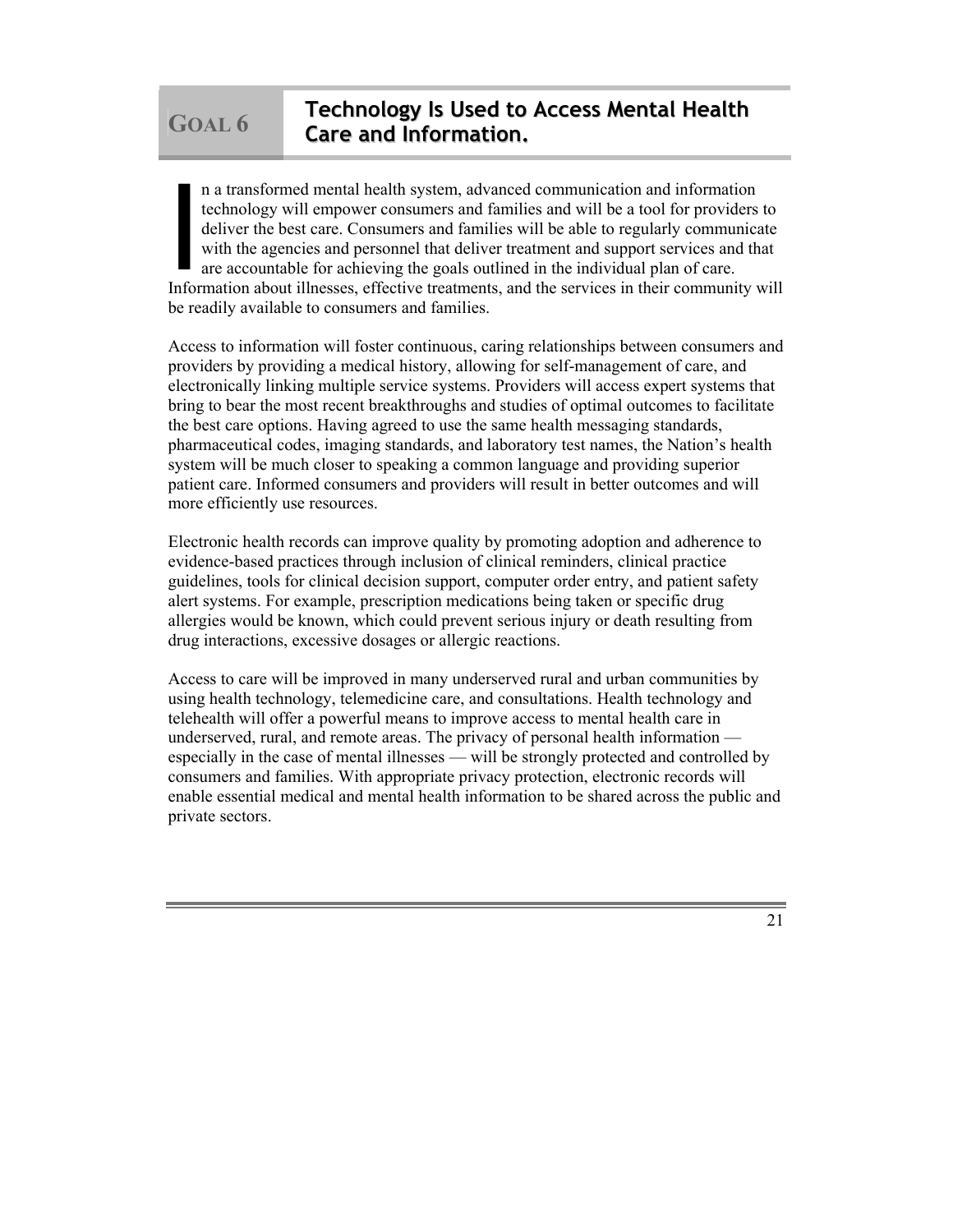Reimbursements will become flexible enough to allow implementing evidence-based practices and coordinating both traditional clinical care and e-health visits. In both the public and private sectors, policies will change to support these innovative approaches.

> **The privacy of personal health information especially in the case of mental illnesses will be strongly protected and controlled by consumers and families.**

An integrated information technology and communications infrastructure will be critical to achieving the five preceding goals and transforming mental health care in America. To address this technological need in the mental health care system, this goal envisions two critical technological components:

- A robust telehealth system to improve access to care, and
- An integrated health records system and a personal health information system for providers and patients.

To aid in transforming the mental health system, the Commission makes two recommendations:

- **6.1 Use health technology and telehealth to improve access and coordination of mental health care, especially for Americans in remote areas or in underserved populations.**
- **6.2 Develop and implement integrated electronic health record and personal health information systems.**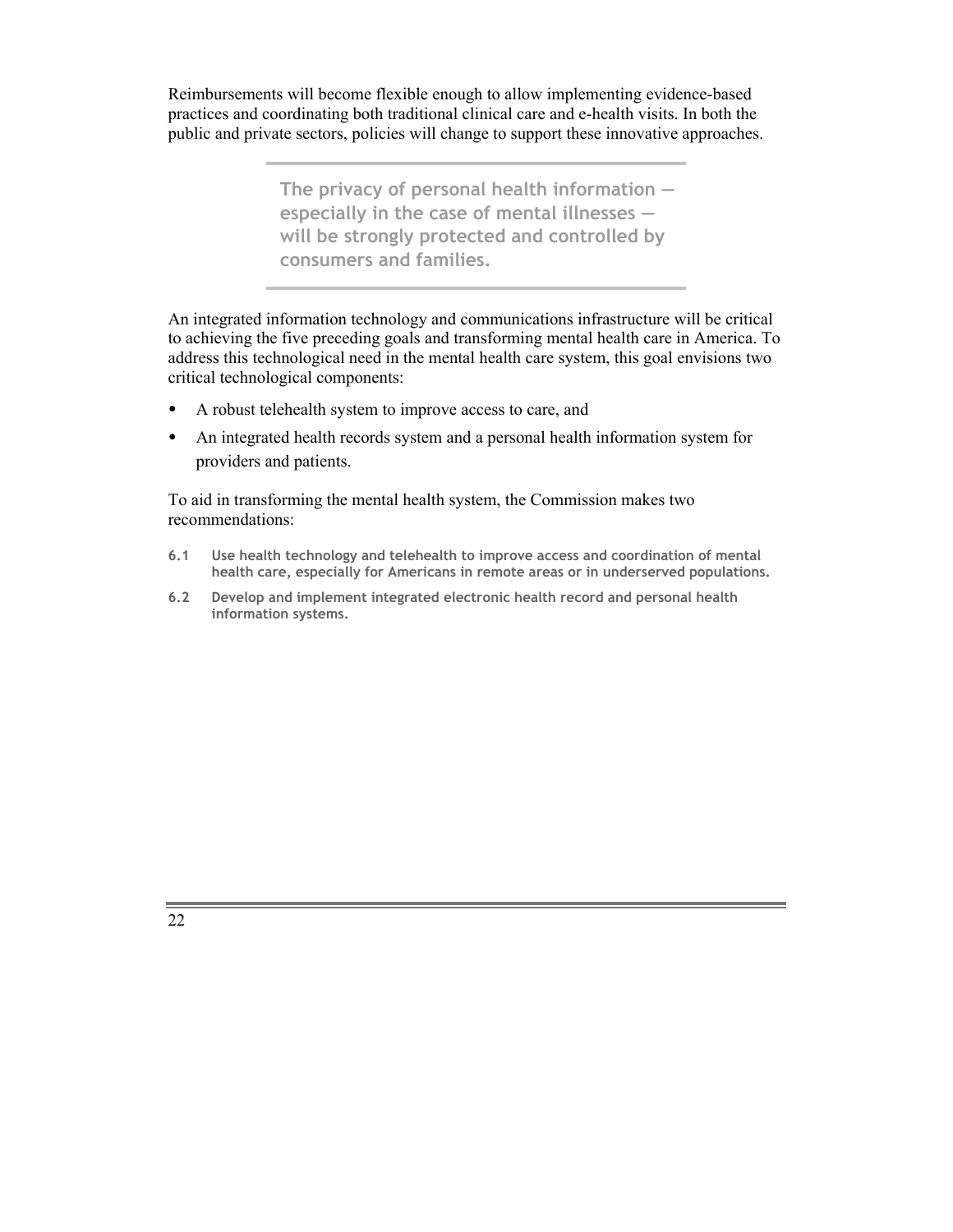reventing mental illnesses remains a promise of the future. Granted, the best option is to avoid or delay the onset of any illness, but the Executive Order directed the Commission to conduct a comprehensive study of the delivery of mental health services. The Commission recognizes that it is better to prevent an illness than to treat it, but unmet needs and barriers to services must first be From the millions of the future. Granted, the beat of the millions of the millions of the future. Granted the Commission to conduct a comprehensive study of the delivery mental health services. The Commission recognizes th deterred from seeking help. The barriers may exist for a variety of reasons:

- Stigma,
- Fragmented services,
- $\bullet$  Cost,
- Workforce shortages,
- Unavailable services, and
- Not knowing where or how to get care.

These barriers are all discussed in this report.

The Commission — aware of all the limitations on resources — examined realigning Federal financing with a keen awareness of the constraints. As such, the policies and improvements recommended in this *Final Report* reflect policy and program changes that make the most of existing resources by increasing cost effectiveness and reducing unnecessary and burdensome regulatory barriers, coupled with a strong measure of accountability. A transformed mental health system will more wisely invest resources to provide optimal care while making the best use of limited resources.

The process of transforming mental health care in America drives the system toward a delivery structure that will give consumers broader discretion in how care decisions are made. This shift will give consumers more confidence to require that care be sensitive to their needs, that the best available treatments and supports be available, and that demonstrably effective technologies be widely replicated in different settings. This confidence will then enhance cooperative relationships with mental health care professionals who share the hope of recovery.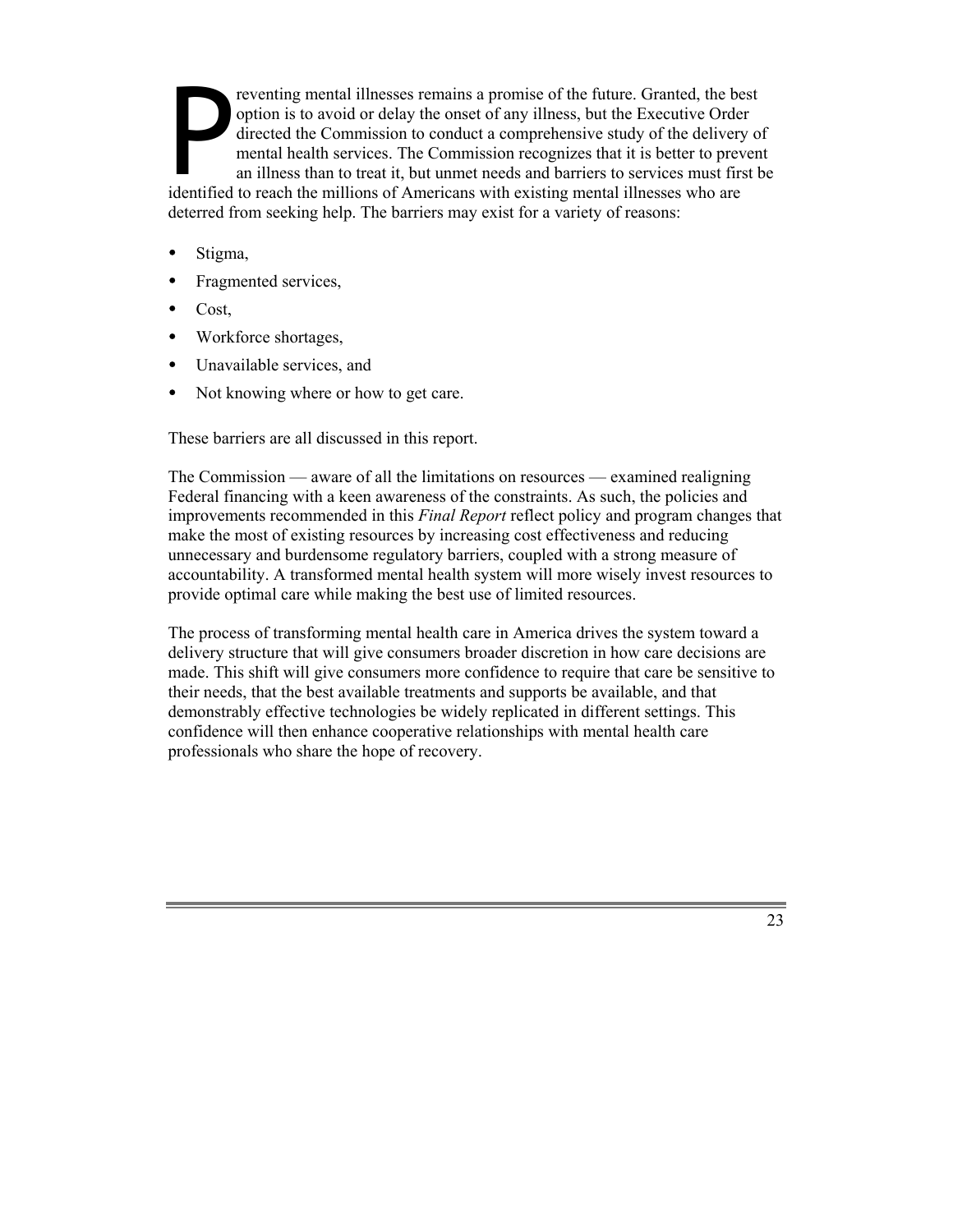# **GOALS AND RECOMMENDATIONS**

# **In a Transformed Mental Health System …**

| GOAL <sub>1</sub> | Americans Understand that Mental Health Is Essential to Overall Health. |     |                                                                                                                                            |
|-------------------|-------------------------------------------------------------------------|-----|--------------------------------------------------------------------------------------------------------------------------------------------|
|                   | <b>RECOMMENDATIONS</b>                                                  | 1.1 | Advance and implement a national campaign to<br>reduce the stigma of seeking care and a national<br>strategy for suicide prevention.       |
|                   |                                                                         | 1.2 | Address mental health with the same urgency as<br>physical health.                                                                         |
| <b>GOAL 2</b>     | Mental Health Care Is Consumer and Family Driven.                       |     |                                                                                                                                            |
|                   | <b>RECOMMENDATIONS</b>                                                  | 2.1 | Develop an individualized plan of care for every<br>adult with a serious mental illness and child with a<br>serious emotional disturbance. |
|                   |                                                                         | 2.2 | Involve consumers and families fully in orienting the<br>mental health system toward recovery.                                             |
|                   |                                                                         | 2.3 | Align relevant Federal programs to improve access<br>and accountability for mental health services.                                        |
|                   |                                                                         | 24  | Create a Comprehensive State Mental Health Plan.                                                                                           |
|                   |                                                                         | 2.5 | Protect and enhance the rights of people with mental<br>illnesses.                                                                         |
| <b>GOAL3</b>      | Disparities in Mental Health Services Are Eliminated.                   |     |                                                                                                                                            |
|                   | <b>RECOMMENDATIONS</b>                                                  | 3.1 | Improve access to quality care that is culturally<br>competent.                                                                            |
|                   |                                                                         | 3.2 | Improve access to quality care in rural and<br>geographically remote areas.                                                                |

÷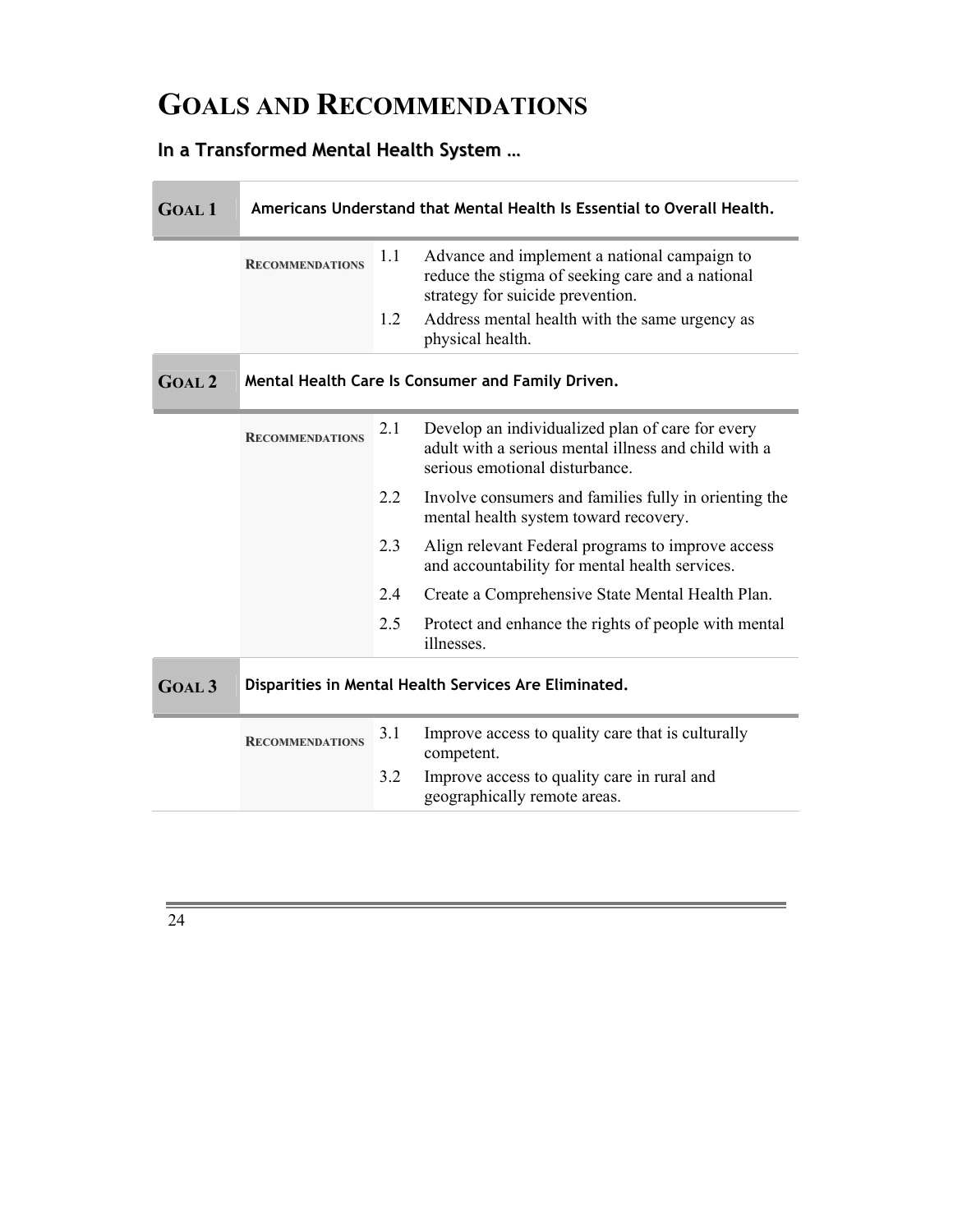| GOAL <sub>4</sub> | Early Mental Health Screening, Assessment, and Referral to Services Are<br><b>Common Practice.</b> |     |                                                                                                                                                                                 |
|-------------------|----------------------------------------------------------------------------------------------------|-----|---------------------------------------------------------------------------------------------------------------------------------------------------------------------------------|
|                   | <b>RECOMMENDATIONS</b>                                                                             | 4.1 | Promote the mental health of young children.                                                                                                                                    |
|                   |                                                                                                    | 4.2 | Improve and expand school mental health programs.                                                                                                                               |
|                   |                                                                                                    | 4.3 | Screen for co-occurring mental and substance use<br>disorders and link with integrated treatment<br>strategies.                                                                 |
|                   |                                                                                                    | 4.4 | Screen for mental disorders in primary health care,<br>across the life span, and connect to treatment and<br>supports.                                                          |
| GOAL <sub>5</sub> | Excellent Mental Health Care Is Delivered and Research Is Accelerated.                             |     |                                                                                                                                                                                 |
|                   | <b>RECOMMENDATIONS</b>                                                                             | 5.1 | Accelerate research to promote recovery and<br>resilience, and ultimately to cure and prevent mental<br>illnesses.                                                              |
|                   |                                                                                                    | 5.2 | Advance evidence-based practices using<br>dissemination and demonstration projects and create<br>a public-private partnership to guide their<br>implementation.                 |
|                   |                                                                                                    | 5.3 | Improve and expand the workforce providing<br>evidence-based mental health services and supports.                                                                               |
|                   |                                                                                                    | 5.4 | Develop the knowledge base in four understudied<br>areas: mental health disparities, long-term effects of<br>medications, trauma, and acute care.                               |
| GOAL <sub>6</sub> | Technology Is Used to Access Mental Health Care and Information.                                   |     |                                                                                                                                                                                 |
|                   | <b>RECOMMENDATIONS</b>                                                                             | 6.1 | Use health technology and telehealth to improve<br>access and coordination of mental health care,<br>especially for Americans in remote areas or in<br>underserved populations. |
|                   |                                                                                                    | 6.2 | Develop and implement integrated electronic health<br>record and personal health information systems.                                                                           |
|                   |                                                                                                    |     |                                                                                                                                                                                 |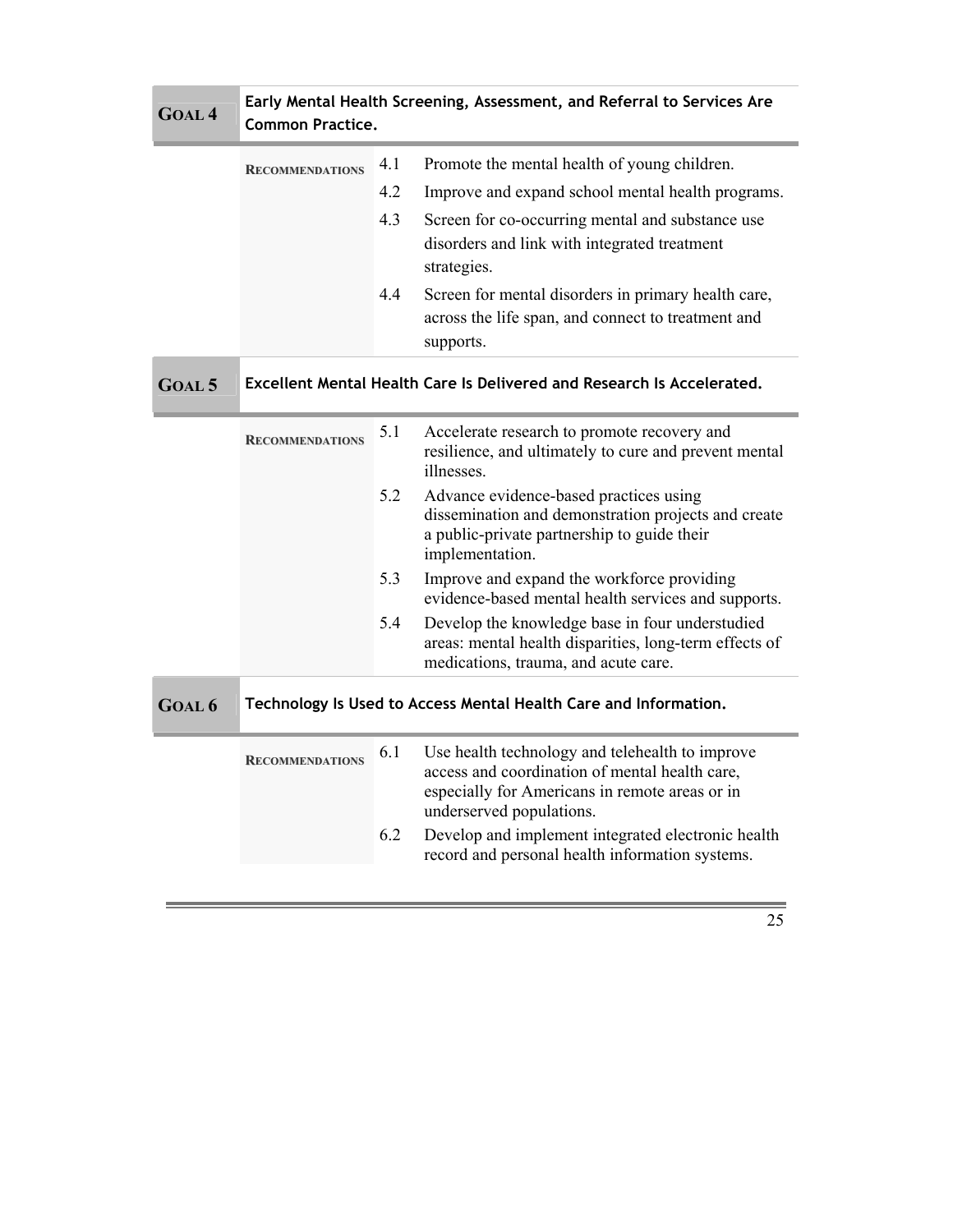# **References**

- 1. United States Public Health Service Office of the Surgeon General (2001). *Mental Health: Culture, Race, and Ethnicity: A Supplement to Mental Health: A Report of the Surgeon General.* Rockville, MD: Department of Health and Human Services, U.S. Public Health Service.
- 2. Department of Health and Human Services: Substance Abuse and Mental Health Services Administration (2002). *National Household Survey on Drug Abuse: Volume I. Summary of National Findings; Prevalence and Treatment of Mental Health Problems*.
- 3. Kessler, R. C., Berglund, P. A., Bruce, M. L., Koch, J. R., Laska, E. M., Leaf, P. J. et al. (2001). The prevalence and correlates of untreated serious mental illness. *Health Services Research, 36,* 987-1007.
- 4. Farmer, E. M. Z., Mustillo, S., Burns, B. J., & Costello, E. J. (2003). The epidemiology of mental health programs and service use in youth: Results from the Great Smoky Mountains Study. In M.H. Epstein, K. Kutash, & A. Duchnowsk (Eds.), *Outcomes for Children and Youth with Behavioral and Emotional Disorders and Their Families: Programs and Evaluation Best Practices 2nd ed., [in press]*
- 5. United States Public Health Service Office of the Surgeon General (1999). *Mental Health: A Report of the Surgeon General.* Rockville, MD: Department of Health and Human Services, U. S. Public Health Service.
- 6. Lehman, A. F. & Steinwachs, D. M. (1998). Patterns of usual care for schizophrenia: Initial results from the Schizophrenia Patient Outcomes Research Team (PORT) Client Survey. *Schizophrenia Bulletin, 24,* 11-20.
- 7. Wang, P. S., Demler, O., & Kessler, R. C. (2002). Adequacy of treatment for serious mental illness in the United States. *American Journal of Public Health, 92,* 92-98.
- 8. Balas, E. A. & Boren, S. A. (2000). Managing clinical knowledge for health care improvement. In *Yearbook of Medical Informatics* (pp. 65-70). Bethesda, MD: National Library of Medicine.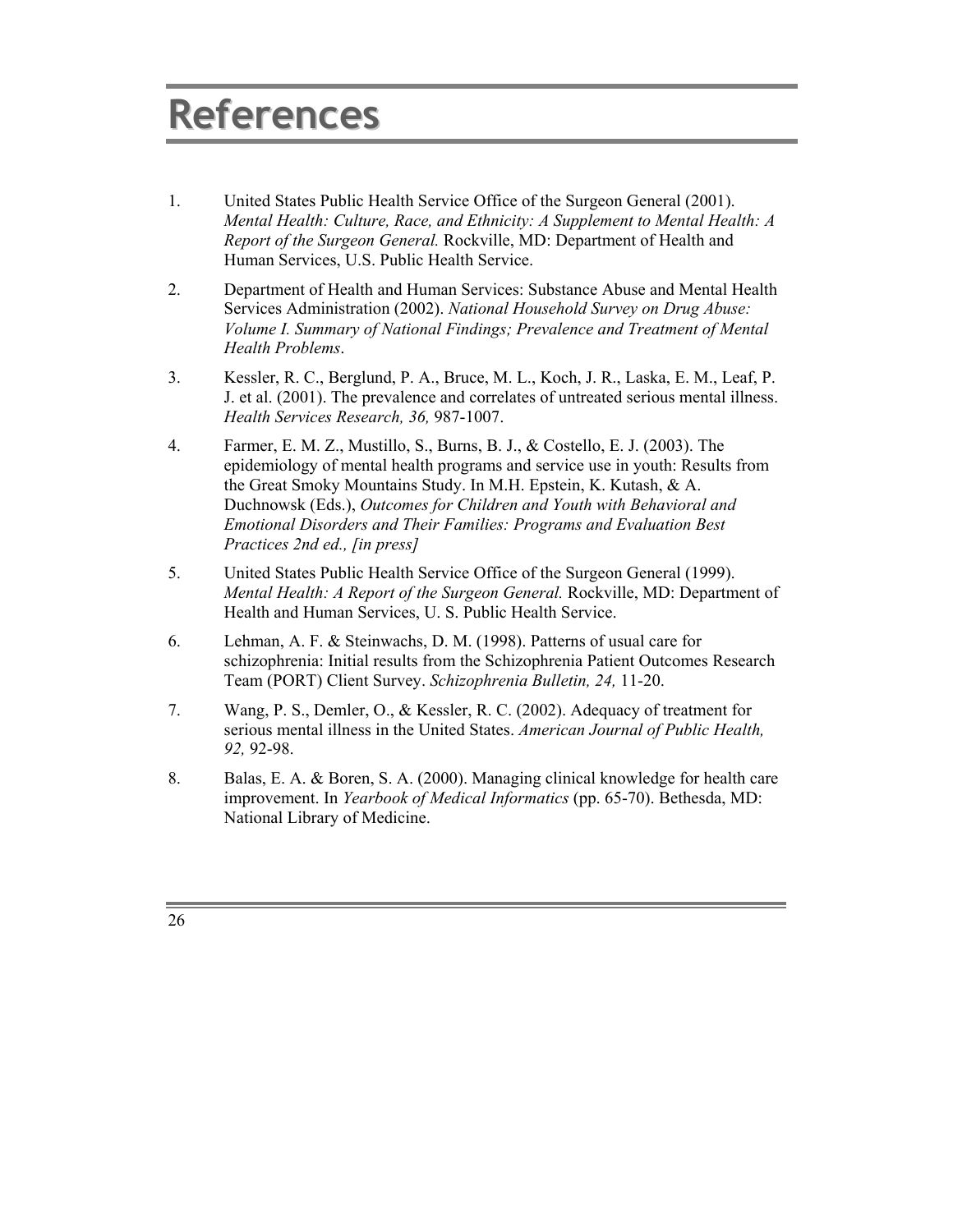- 9. Institute of Medicine Committee on Quality of Health Care in America (2001). *Crossing the Quality Chasm: A New Health System for the 21st Century*. Washington, DC: National Academies Press.
- 10. American Psychiatric Association (1987). *Diagnostic and Statistical Manual of Mental Disorders*. (3rd Revision Edition.) Washington, DC: American Psychiatric Association.
- 11. Individuals with Disabilities Education Act (IDEA), Pub. L. No. 105-17. (1997).
- 12. World Health Organization. (2001). *The World Health Report 2001 Mental Health: New Understanding, New Hope*. Geneva: World Health Organization.
- 13. World Health Organization. (2002). *World Report on Violence and Health*. Geneva: World Health Organization.
- 14. Rice, D. P. & Miller, L. S. (1996). The economic burden of schizophrenia: Conceptual and methodological issues and cost estimates. In M. Moscarelli, A. Rupp, & N. Sartorius (Eds.), *Schizophrenia* (pp. 321-334). Chichester, UK: Wiley.
- 15. Coffey, R. M., Mark, T., King, E., Harwood, H., McKusick, D., Genuardi, J. et al. (2000). *National Estimates of Expenditures for Mental Health and Substance Abuse Treatment, 1997* (Rep. No. SAMHSA Publication SMA-00-3499). Rockville, MD: Substance Abuse and Mental Health Services Administration.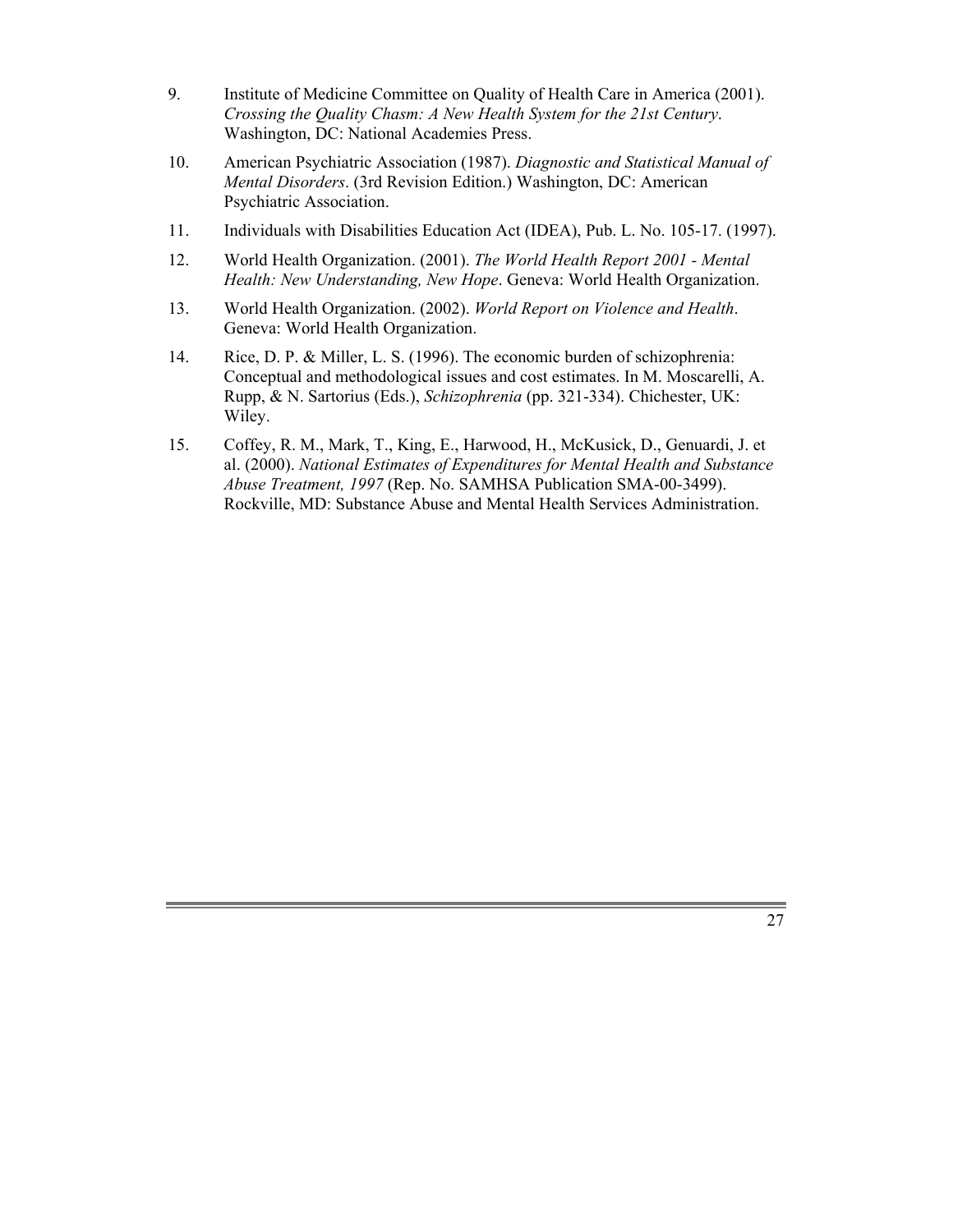# Federal Register **PRESIDENTIAL DOCUMENTS**

Federal Register<br>Vol. 67, No. 86 Friday, May 3, 2002

| Title $3 -$          | Executive Order 13263 of April 29, 2002                                                                                                                                                                                                                                                                                                                                                                                                                                    |  |  |
|----------------------|----------------------------------------------------------------------------------------------------------------------------------------------------------------------------------------------------------------------------------------------------------------------------------------------------------------------------------------------------------------------------------------------------------------------------------------------------------------------------|--|--|
| <b>The President</b> | <b>President's New Freedom Commission on Mental Health</b>                                                                                                                                                                                                                                                                                                                                                                                                                 |  |  |
|                      | By the authority vested in me as President by the Constitution<br>and the laws of the United States of America, and to improve<br>America's mental health service delivery system for individuals<br>with serious mental illness and children with serious emotional<br>disturbances, it is hereby ordered as follows:<br><b>Section 1.</b> <i>Establishment</i> . There is hereby established the<br>President's New Freedom Commission on Mental Health<br>(Commission). |  |  |
|                      | Sec. 2. <i>Membership.</i> (a) The Commission's membership shall be<br>composed of:                                                                                                                                                                                                                                                                                                                                                                                        |  |  |
|                      | (i) Not more than fifteen members appointed by the President,<br>including providers, payers, administrators, and consumers of<br>mental health services and family members of consumers; and                                                                                                                                                                                                                                                                              |  |  |
|                      | (ii) Not more than seven ex officio members, four of whom shall<br>be designated by the Secretary of Health and Human Services,<br>and the remaining three of whom shall be designated--one each--<br>by the Secretaries of the Departments of Labor, Education, and<br>Veterans Affairs.                                                                                                                                                                                  |  |  |
|                      | (b) The President shall designate a Chair from among the fifteen<br>members of the Commission appointed by the President.                                                                                                                                                                                                                                                                                                                                                  |  |  |
|                      | Sec. 3. <i>Mission</i> . The mission of the Commission shall be to<br>conduct a comprehensive study of the United States mental<br>health service delivery system, including public and private                                                                                                                                                                                                                                                                            |  |  |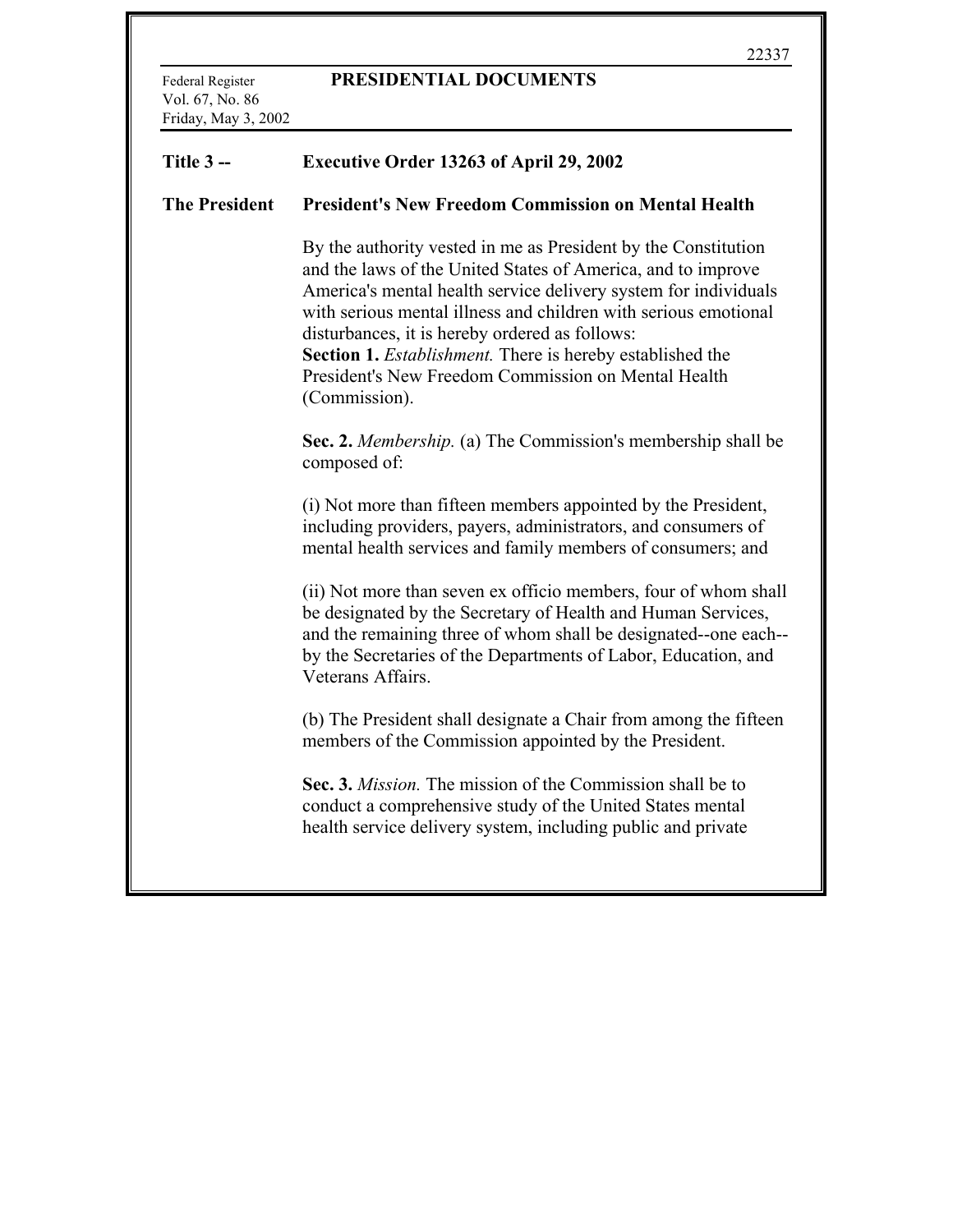sector providers, and to advise the President on methods of improving the system. The Commission's goal shall be to recommend improvements to enable adults with serious mental illness and children with serious emotional disturbances to live, work, learn, and participate fully in their communities. In carrying out its mission, the Commission shall, at a minimum:

(a) Review the current quality and effectiveness of public and private providers and Federal, State, and local government involvement in the delivery of services to individuals with serious mental illnesses and children with serious emotional disturbances, and identify unmet needs and barriers to services.

(b) Identify innovative mental health treatments, services, and technologies that are demonstrably effective and can be widely replicated in different settings.

(c) Formulate policy options that could be implemented by public and private providers, and Federal, State, and local governments to integrate the use of effective treatments and services, improve coordination among service providers, and improve community integration for adults with serious mental illnesses and children with serious emotional disturbances.

**Sec. 4.** *Principles*. In conducting its mission, the Commission shall adhere to the following principles:

(a) The Commission shall focus on the desired outcomes of mental health care, which are to attain each individual's maximum level of employment, self-care, interpersonal relationships, and community participation;

(b) The Commission shall focus on community-level models of care that efficiently coordinate the multiple health and human service providers and public and private payers involved in mental health treatment and delivery of services;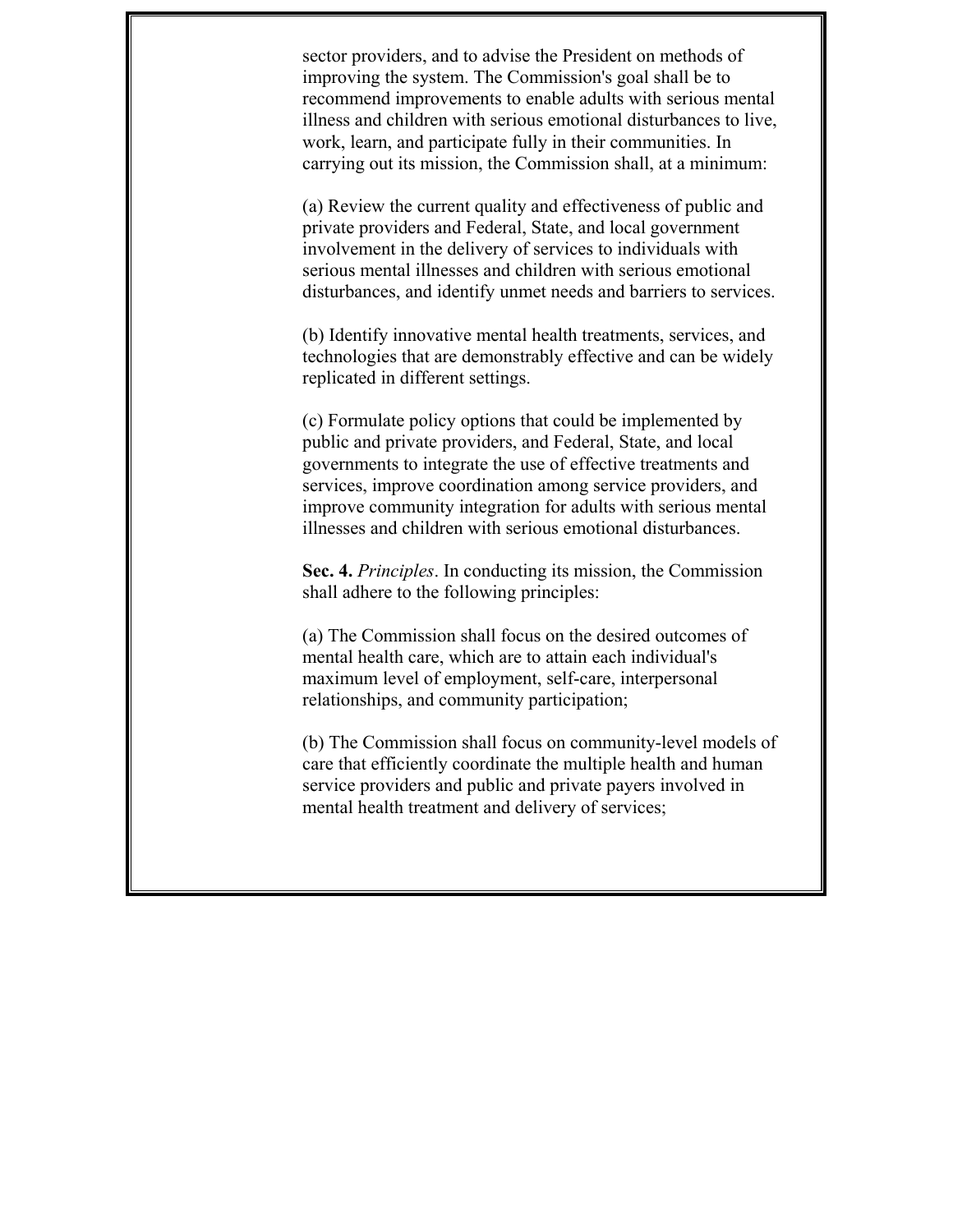(c) The Commission shall focus on those policies that maximize the utility of existing resources by increasing cost effectiveness and reducing unnecessary and burdensome regulatory barriers;

(d) The Commission shall consider how mental health research findings can be used most effectively to influence the delivery of services; and

(e) The Commission shall follow the principles of Federalism, and ensure that its recommendations promote innovation, flexibility, and accountability at all levels of government and respect the constitutional role of the States and Indian tribes.

**Sec. 5.** *Administration.* (a) The Department of Health and Human Services, to the extent permitted by law, shall provide funding and administrative support for the Commission.

(b) To the extent funds are available and as authorized by law for persons serving intermittently in Government service (5 U.S.C. 5701-5707), members of the Commission appointed from among private citizens of the United States may be allowed travel expenses while engaged in the work of the Commission, including per diem in lieu of subsistence. All members of the Commission who are officers or employees of the United States shall serve without compensation in addition to that received for their services as officers or employees of the United States.

(c) The Commission shall have a staff headed by an Executive Director, who shall be selected by the President. To the extent permitted by law, office space, analytical support, and additional staff support for the Commission shall be provided by executive branch departments and agencies.

(d) Insofar as the Federal Advisory Committee Act, as amended, may apply to the Commission, any functions of the President under that Act, except for those in section 6 of that Act, shall be performed by the Department of Health and Human Services, in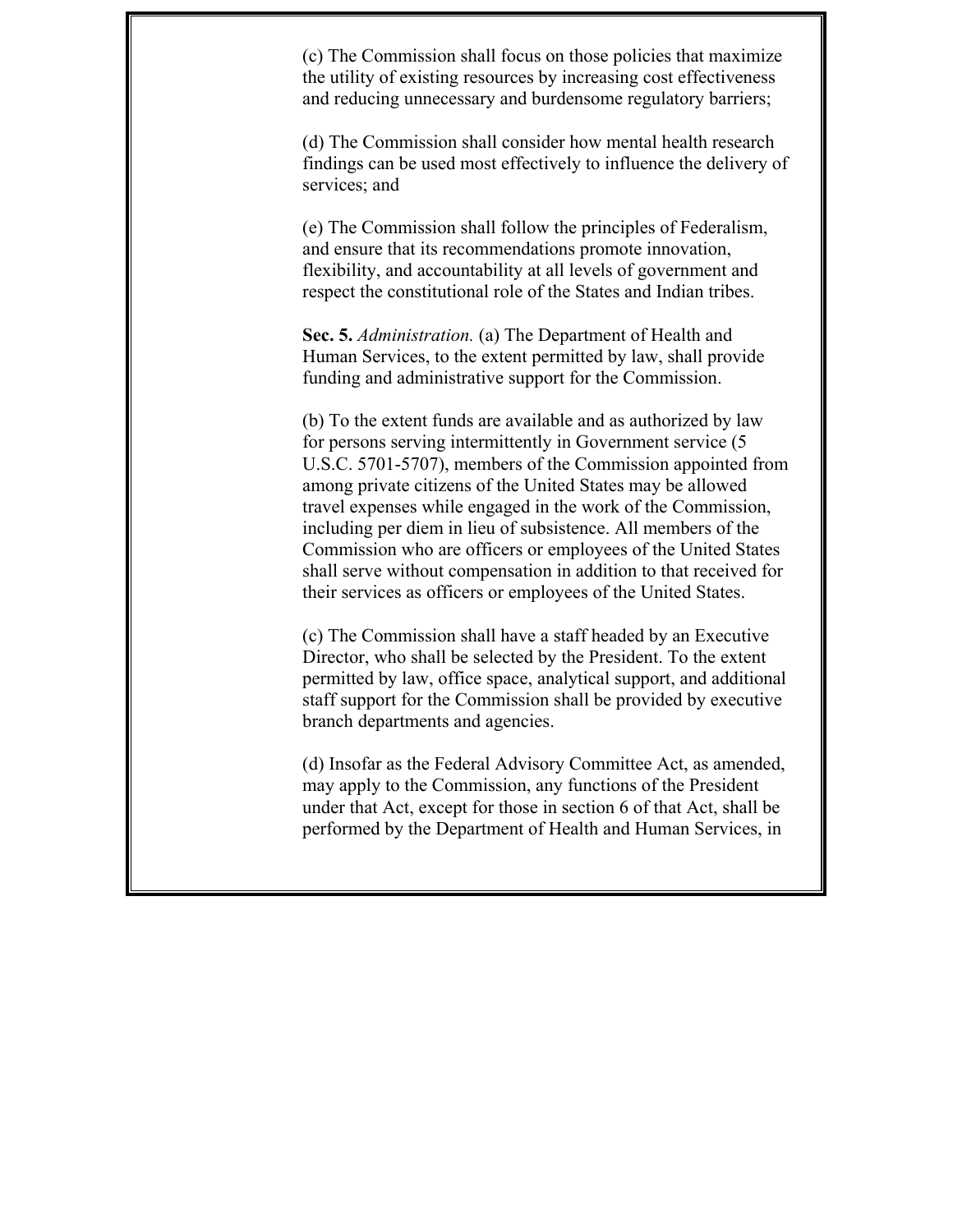accordance with the guidelines that have been issued by the Administrator of General Services.

**Sec. 6.** *Reports.* The Commission shall submit reports to the President as follows:

(a) Interim Report. Within 6 months from the date of this order, an interim report shall describe the extent of unmet needs and barriers to care within the mental health system and provide examples of community-based care models with success in coordination of services and providing desired outcomes.

(b) Final Report. The final report will set forth the Commission's recommendations, in accordance with its mission as stated in section 3 of this order. The submission date shall be determined by the Chair in consultation with the President.

**Sec. 7.** *Termination.* The Commission shall terminate 1 year from the date of this order, unless extended by the President prior to that date.

George W. Bush The White House, April 29, 2002.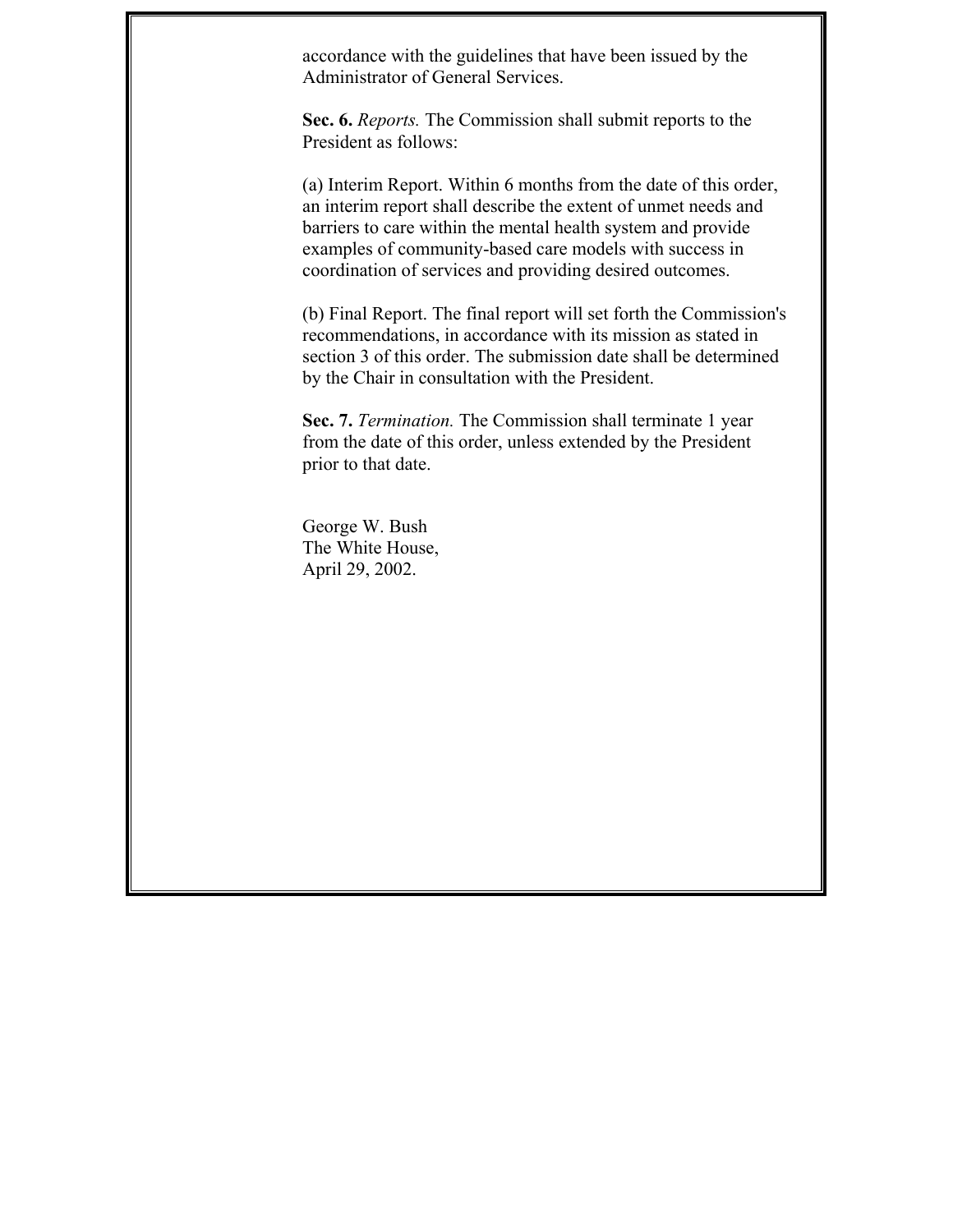# **Acknowledgments**

The Commission deeply appreciates the more than 2,300 persons who shared comments, personal stories, and recommendations through its web site, at public hearings, and in letters and e-mails. Their insightful and heartfelt comments have strengthened and helped shape the work of the President's New Freedom Commission on Mental Health.

Many people assisted the President's New Freedom Commission on Mental Health with its work. The Commission acknowledges the following individuals for their important contributions:

# **Executive staff**

| Claire Heffernan, J.D., Executive Director                            | James Finley, M.A., Policy Analyst                                                                       |  |
|-----------------------------------------------------------------------|----------------------------------------------------------------------------------------------------------|--|
| H. Stanley Eichenauer, M.S.W.,<br>A.C.S.W., Deputy Executive Director | Kevin Hennessey, Ph.D., Senior Policy<br>Advisor                                                         |  |
| Patty DiToto, Administrative Assistant                                | Ann Jacob Smith, M.S., NCC, LPC,<br>Policy Advisor<br>Elaine Viccora, L.C.S.W., Senior Policy<br>Advisor |  |
| Dawn Foti Levinson, M.S.W., Policy<br>Advisor                         |                                                                                                          |  |

# **Substance Abuse and Mental Health Services Administration (SAMHSA)**

Gail Hutchings, M.P.A, Acting Director, Center for Mental Health Services, and Senior Advisor to the Administrator, SAMHSA

Mark Weber, M.B.A., Associate Administrator for Communications, SAMHSA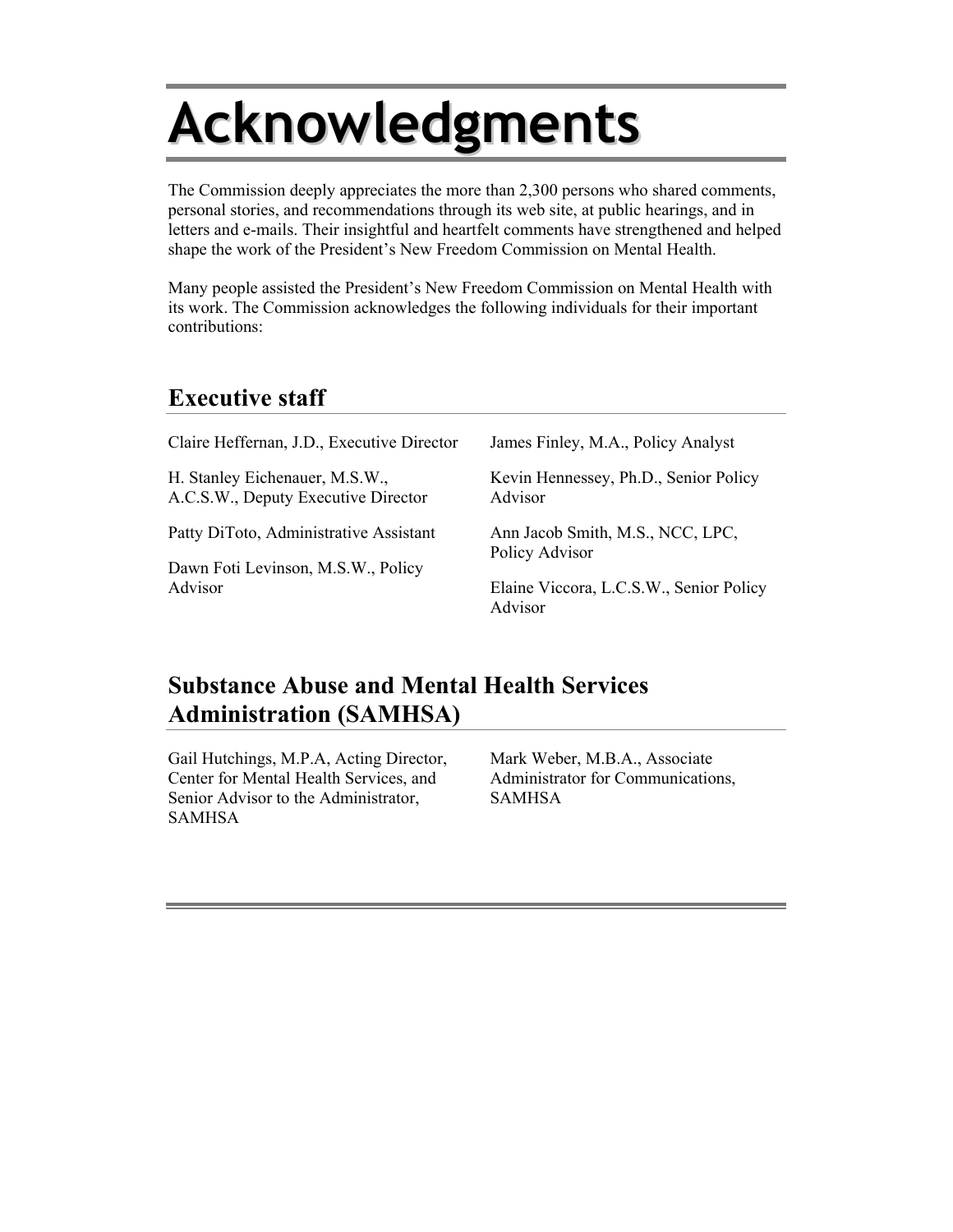Jeffrey Buck, Ph.D., Associate Director for Organization and Financing, Center for Mental Health Services

Kana Enomoto, M.A., Special Assistant to the Director, Center for Mental Health Services

Sybil Goldman, M.S.W., Senior Advisor on Children, Office of the Administrator

Michael Malden, Public Health Advisor, Center for Mental Health Services

Ronald Manderscheid, M.D., Chief, Survey and Analysis Branch, Center for Mental Health Services

Barbara McGrath, Administrative Officer, Office of Program Services, Division of Administrative Services

Rich Morey, Webmaster, Division of Information Resources Management

Renee Perthuis, Department of Health and Human Services, Washington, DC

Susette Rego, Web Team Leader, Division of Information Resources Management

Eleanor Vincent, M.P.A., Manager, Andrea Adams and Andre McCabe, Mental Health Information Center, SAMHSA

# **Expert consultants advising the Commission's subcommittees**

Steve Adelsheim, M.D., *Children and Families*, New Mexico Department of Health, Albuquerque, NM

Lynn Aronson, *Housing and Homelessness*, Goleta, CA

Stephen J. Bartels, M.D., *Older Adults*, Associate Professor of Psychiatry, Dartmouth Medical School, Lebanon, NH

Eric Caine, M.D., *Suicide Prevention*, John Romano Professor and Chair, Department of Psychiatry, University of Rochester Medical Center, Rochester, NY

Jean Campbell, Ph.D., *Consumer Issues*, Research Assistant Professor, Missouri Institute of Mental Health, St. Louis, MO Judith Cook, Ph.D., *Employment and Income Supports,* Professor and Principal Investigator, University of Illinois at Chicago, Chicago, IL

King Davis, Ph.D., *Cultural Competence* and *Children and Families,* Professor, University of Texas, Austin, TX

Miriam R. Davis, Ph.D., *Interim Report*  and *Final Report*, Medical Writer and Consultant (LLC), Silver Spring, MD

Stephen Day, *Medicaid*, Executive Director, Technical Assistance Collaborative, Inc., Boston, MA

Richard Frank, Ph.D., *Medication,*  Professor, Department of Health Care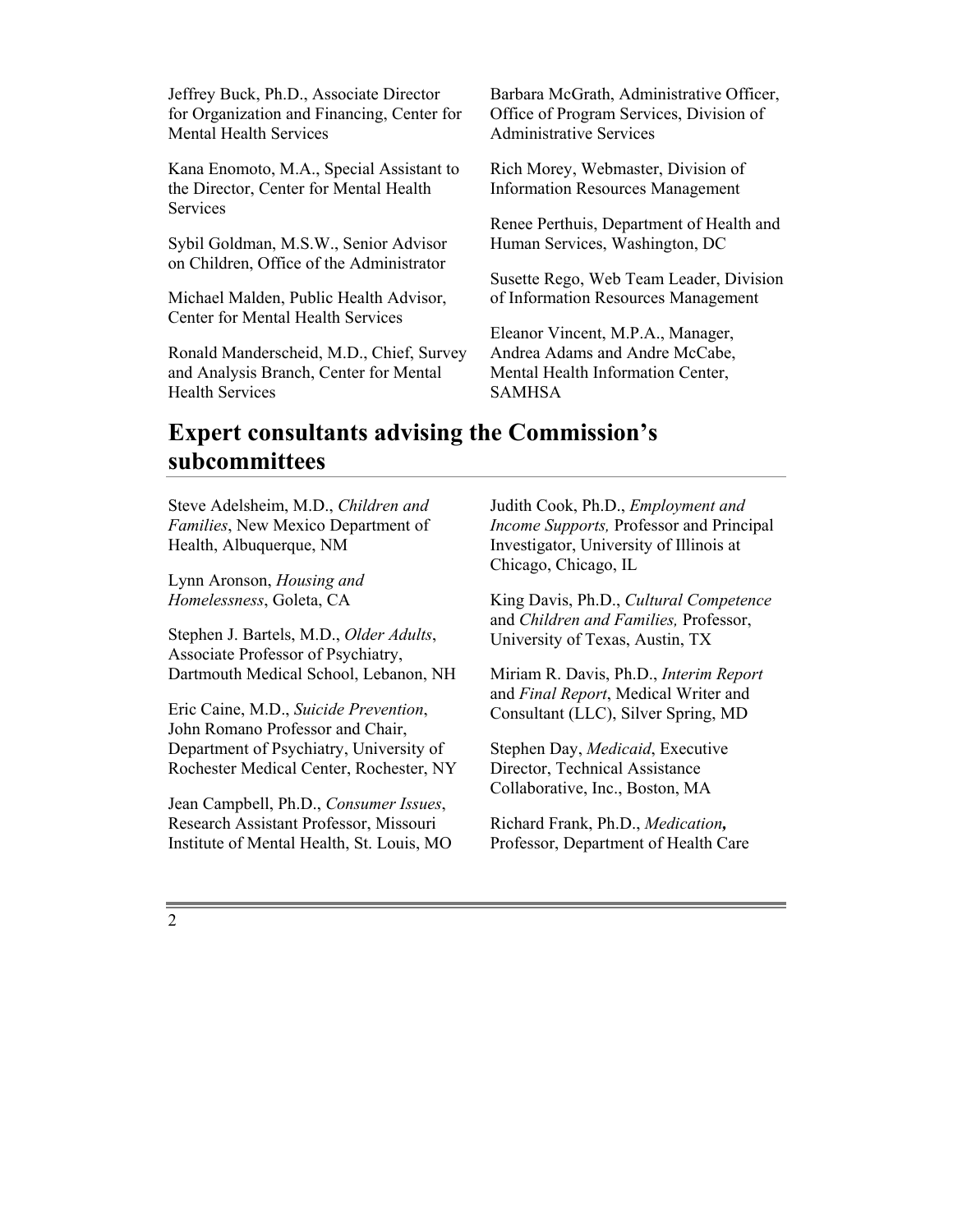Policy, Harvard Medical School, Boston, MA

Bob Friedman, Ph.D. *Children and Families,* Professor and Chair, Department of Child and Family Studies, Louis de la Parte Florida Mental Health Institute, University of South Florida, Tampa, FL

Barbara Friesen, Ph.D., *Children and Families,* Director, Research and Training Center on Family Support and Children's Mental Health, Portland State University, Portland, OR

Howard Goldman, M.D., Ph.D., *Evidence-Based Practices/Medication*, Professor, Department of Psychiatry, University of Maryland School of Medicine, Baltimore, MD

Rachel Guerrero, L.C.S.W., Children and Families, Chief, Office of Multicultural Services, State Department Mental Health, Sacramento, CA

Pamela Hyde, J.D., *Medicaid*, Senior Consultant, Technical Assistance Collaborative, Santa Fe, NM

Ethleen Iron Cloud-Two Dogs, *Cultural Competence*, Program Director, Oglala Sioux Tribe, Porcupine, SD

Kerry Knox, Ph.D. *Suicide Prevention (assisting Eric Caine),* Department of Psychiatry, University of Rochester Medical Center, Rochester, NY

Col. David Litts, M.D*., Suicide Prevention*, Associate Director for Suicide Prevention Resource Center, Washington, DC

Ruby J. Martinez, Ph.D., *Cultural Competence*, Assistant Professor, School of Nursing, University of Colorado Health Sciences, Denver, CO

Kenneth Minkoff, M.D., *Co-occurring Disorders*, Director of Integrated Psychiatric and Addiction Services for Arbour Health System, Medical Director of Choate Health Management Care, and Assistant Clinical Professor of Psychiatry at Harvard, Boston, MA

Dennis Mohatt, M.A., *Rural Issues*, Senior Program Director, Mental Health Program, Western Interstate Commission for Higher Education, Boulder, CO

John T. Monahan, Ph.D., *Rights and Engagement*, Professor, University of Virginia, Institute of Law, Psychiatry, and Public Policy, Charlottesville, VA

Pat Mrazek, Ph.D., M.S.W., *Children and Families*, Mental Health Policy Consultant, Rochester, MN

Sheila Pires, M.P.A., *Children and Families*, Partner, Human Service Collaborative, Washington, DC

Ann O'Hara, *Housing and Homelessness*, Associate Director, Technical Assistance Collaborative, Boston, MA

Steven P. Shon, M.D., *Cultural Competence,* Medical Director, Texas Department of Mental Health and Mental Retardation, Austin, TX